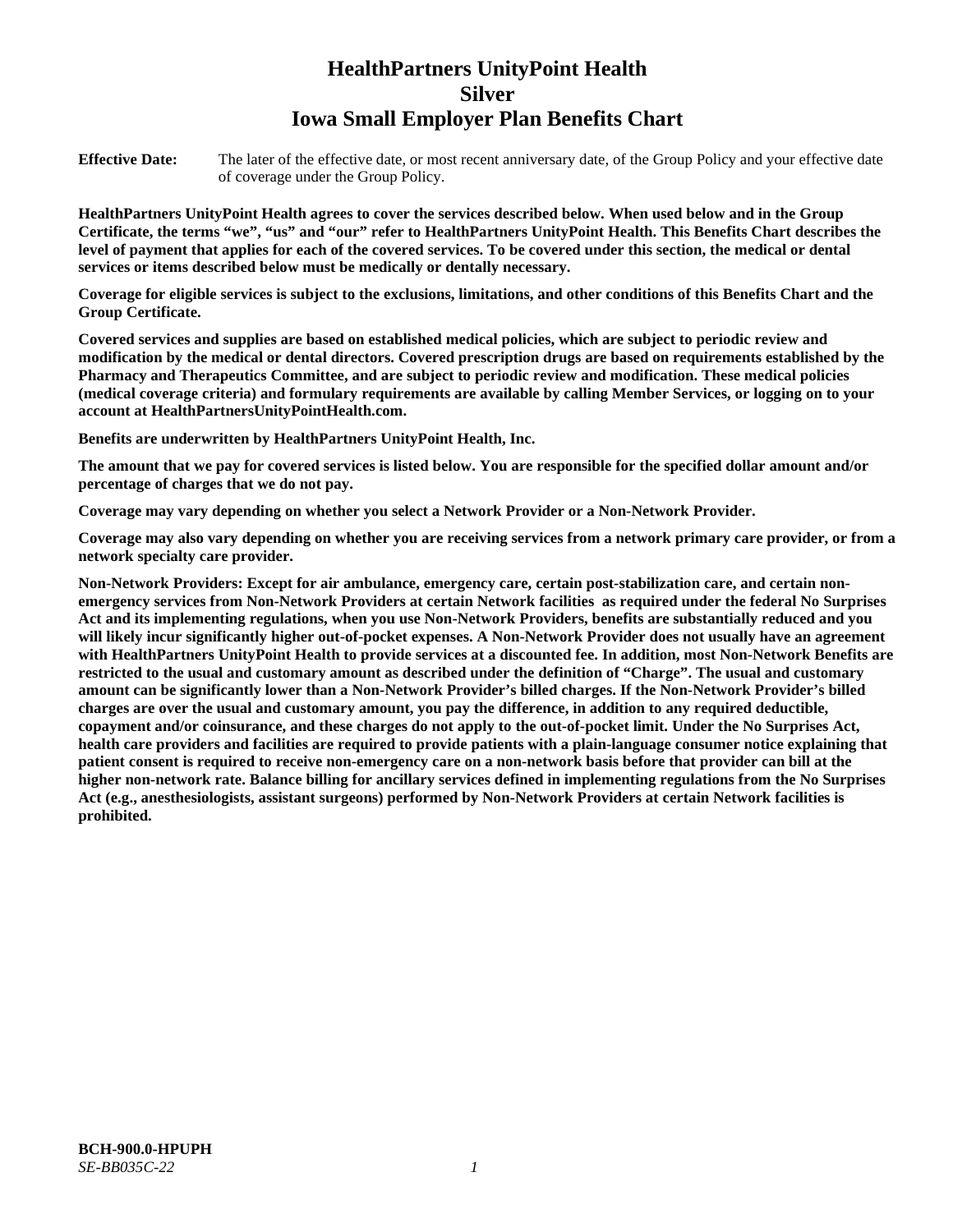# **These definitions apply to this Benefits Chart. They also apply to the Group Certificate.**

| <b>Biosimilar drug:</b> | A prescription drug, approved by the Food and Drug Administration (FDA), that the FDA has<br>determined is biosimilar to and interchangeable with a biological brand name drug. Biosimilar<br>drugs are not considered generic drugs and are not covered under the generic drug benefit.                                                                                                                                                                                                                                                                                                                                           |
|-------------------------|------------------------------------------------------------------------------------------------------------------------------------------------------------------------------------------------------------------------------------------------------------------------------------------------------------------------------------------------------------------------------------------------------------------------------------------------------------------------------------------------------------------------------------------------------------------------------------------------------------------------------------|
| <b>Brand name drug:</b> | A prescription drug, approved by the Food and Drug Administration (FDA), that is<br>manufactured, sold, or licensed for sale under a trademark by the pharmaceutical company that<br>originally researched and developed the drug. Brand name drugs have the same active-ingredient<br>formula as the generic version of the drug. However, generic drugs are manufactured and sold by<br>other drug manufacturers and are generally not available until after the patent on the brand name<br>drug has expired. A few brand name drugs may be covered at the generic drug benefit level if<br>this is indicated on the formulary. |
| Calendar year:          | This is the 12-month period beginning 12:01 A.M. central time, on January 1, and ending 12:00<br>A.M. central time of the next following December 31.                                                                                                                                                                                                                                                                                                                                                                                                                                                                              |
| <b>Charge:</b>          | For covered services delivered by participating Network Providers, is the provider's discounted<br>charge for a given medical/surgical service, procedure or item.                                                                                                                                                                                                                                                                                                                                                                                                                                                                 |
|                         | For covered services delivered by Non-Network providers, a contracted rate may apply if such<br>arrangement is available to HealthPartners UnityPoint Health.                                                                                                                                                                                                                                                                                                                                                                                                                                                                      |
|                         | For the Usual and Customary Charge for covered services delivered by Non-Network Providers,<br>our payment is calculated using one of the following options to be determined at the discretion of<br>HealthPartners UnityPoint Health: 1) a percentage of the Medicare fee schedule; 2) a comparable<br>schedule if the service is not on the Medicare fee schedule; or 3) a commercially reasonable rate<br>for such service.                                                                                                                                                                                                     |
|                         | The usual and customary charge is the maximum amount allowed that we consider in the<br>calculation of the payment of charges incurred for certain covered services. You must pay for<br>any charges above the usual and customary charge, and they do not apply to the out-of-pocket<br>limit.                                                                                                                                                                                                                                                                                                                                    |
|                         | A charge is incurred for covered ambulatory medical and surgical services, on the date the<br>service or item is provided. A charge is incurred for covered inpatient services, on the date of<br>admission to a hospital. To be covered, a charge must be incurred on or after your effective date<br>and on or before the termination date.                                                                                                                                                                                                                                                                                      |
| Copayment/coinsurance:  | The specified dollar amount, or percentage, of charges incurred for covered services, which we<br>do not pay, but which you must pay, each time you receive certain medical services, procedures<br>or items. Our payment for those covered services or items begins after the copayment or<br>coinsurance is satisfied. Covered services or items requiring a copayment or coinsurance are<br>specified in this Benefits Chart.                                                                                                                                                                                                   |
|                         | For services provided by a Network Provider:                                                                                                                                                                                                                                                                                                                                                                                                                                                                                                                                                                                       |
|                         | An amount which is listed as a flat dollar copayment is applied to a Network Provider's<br>discounted charges for a given service. However, if the Network Provider's discounted charge<br>for a service or item is less than the flat dollar copayment, you will pay the Network Provider's<br>discounted charge. An amount which is listed as a percentage of charges or coinsurance is based<br>on the Network Provider's discounted charges, calculated at the time the claim is processed,<br>which may include an agreed upon fee schedule rate for case rate or withhold arrangements.                                      |
|                         | For services provided by a Non-Network Provider:                                                                                                                                                                                                                                                                                                                                                                                                                                                                                                                                                                                   |
|                         | Any copayment or coinsurance is applied to the lesser of the provider's charges or the usual and<br>customary charge for a service.                                                                                                                                                                                                                                                                                                                                                                                                                                                                                                |
|                         | A copayment or coinsurance is due at the time a service is provided, or when billed by the<br>provider.                                                                                                                                                                                                                                                                                                                                                                                                                                                                                                                            |
|                         |                                                                                                                                                                                                                                                                                                                                                                                                                                                                                                                                                                                                                                    |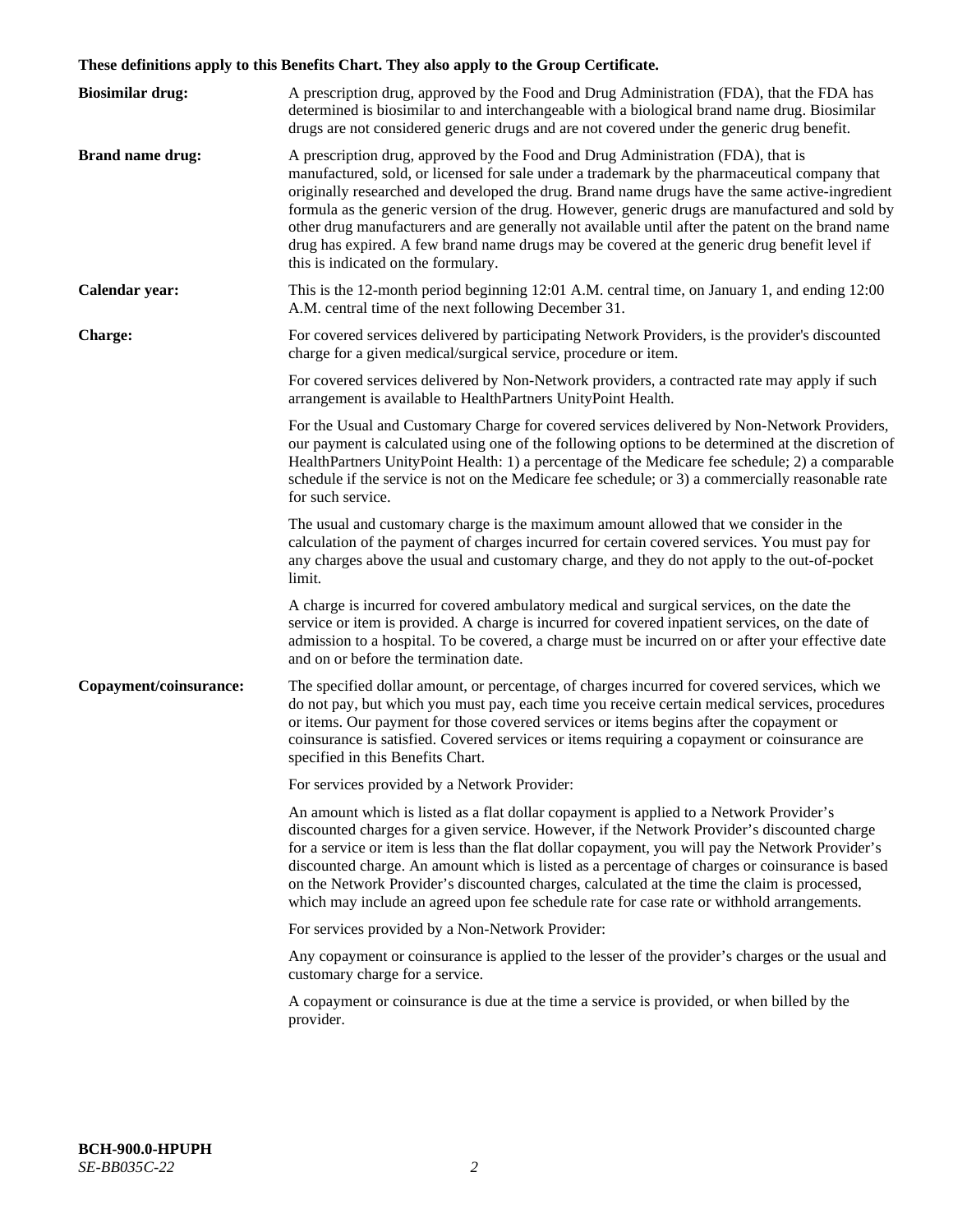| Deductible:               | The specified dollar amount of charges incurred for covered services, which we do not pay, but<br>an enrollee or a family has to pay first in a calendar year. Our payment for those services or items<br>begins after the deductible is satisfied. For Network Providers, the amount of the charges that<br>apply to the deductible are based on the Network Provider's discounted charges, calculated at the<br>time the claim is processed, which may include an agreed upon fee schedule rate for case rate or<br>withhold arrangements. For Non-Network Providers, the amount of charges that apply to the<br>deductible are the lesser of the provider's charges or the usual and customary charge for a<br>service. |
|---------------------------|----------------------------------------------------------------------------------------------------------------------------------------------------------------------------------------------------------------------------------------------------------------------------------------------------------------------------------------------------------------------------------------------------------------------------------------------------------------------------------------------------------------------------------------------------------------------------------------------------------------------------------------------------------------------------------------------------------------------------|
|                           | Any amounts paid or reimbursed by a third party, including but not limited to: point of service<br>rebates, manufacturer coupons, manufacturer debit cards or other forms of direct reimbursement<br>to an insured for a product or service, will not apply toward your deductible, to the extent<br>permitted under state and federal law.                                                                                                                                                                                                                                                                                                                                                                                |
|                           | Your plan has an embedded deductible. This means once an insured meets the individual<br>deductible, the plan begins paying benefits for that person. If two or more members of the family<br>meet the family deductible, the plan begins paying benefits for all members of the family,<br>regardless of whether each insured has met the individual deductible. However, an insured may<br>not contribute more than the individual deductible toward the family deductible.                                                                                                                                                                                                                                              |
|                           | All services are subject to the deductible, unless otherwise indicated below in this Benefits Chart.                                                                                                                                                                                                                                                                                                                                                                                                                                                                                                                                                                                                                       |
| <b>Formulary:</b>         | This is a current list, which may be revised from time to time, of prescription drugs, medications,<br>equipment and supplies covered by us as indicated in this Benefits Chart which are covered at the<br>highest benefit level. Some drugs on the formulary may require prior authorization to be covered<br>as formulary drugs. The formulary, and information on drugs that require prior authorization, are<br>available by calling Member Services, or logging on to your account at<br>HealthPartnersUnityPointHealth.com.                                                                                                                                                                                         |
| Generic drug:             | A prescription drug, approved by the Food and Drug Administration (FDA) that the FDA has<br>determined is comparable to a brand name drug product in dosage form, strength, route of<br>administration, quality, intended use and documented bioequivalence. Generally, generic drugs<br>cost less than brand name drugs. Some brand name drugs may be covered at the generic drug<br>benefit level if this is indicated on the formulary.                                                                                                                                                                                                                                                                                 |
| Lifetime maximum benefit: | The specified coverage limit actually paid by us for services and/or charges incurred by you for a<br>given procedure or diagnosis. Payment of benefits under this Benefits Chart ceases when that<br>lifetime maximum benefit is reached. You have to pay for any subsequent charges. Essential<br>health benefits are not subject to any lifetime maximums.                                                                                                                                                                                                                                                                                                                                                              |
| Non-formulary drug:       | This is a prescription drug, approved by the Food and Drug Administration (FDA), that is not on<br>the formulary, is medically necessary and is not investigative or otherwise excluded under the<br>Certificate.                                                                                                                                                                                                                                                                                                                                                                                                                                                                                                          |
| Out-of-pocket expenses:   | You pay the specified copayments/coinsurance and deductibles applicable for particular services,<br>subject to the out-of-pocket limits described below. These amounts are in addition to the monthly<br>premium payments.                                                                                                                                                                                                                                                                                                                                                                                                                                                                                                 |
| Out-of-pocket limit:      | You pay the copayments/coinsurance and deductibles for covered services, to the individual or<br>family out-of-pocket limits. Thereafter we cover 100% of charges incurred for all other covered<br>services, for the rest of the calendar year. You pay amounts greater than the out-of-pocket limits<br>if you exceed any lifetime maximum benefit or any visit or day limits. Essential health benefits<br>are not subject to any lifetime maximums.                                                                                                                                                                                                                                                                    |
|                           | Non-Network Benefits above the usual and customary charge (see definition of charge above) do<br>not apply to the out-of-pocket limit.                                                                                                                                                                                                                                                                                                                                                                                                                                                                                                                                                                                     |
|                           | Non-Network Benefits for transplant surgery do not apply to the out-of-pocket limit.                                                                                                                                                                                                                                                                                                                                                                                                                                                                                                                                                                                                                                       |
|                           | Any amounts paid or reimbursed by a third party, including but not limited to: point of service<br>rebates, manufacturer coupons, manufacturer debit cards or other forms of direct reimbursement<br>to an insured for a product or service, will not apply as an out-of-pocket expense, to the extent<br>permitted under state and federal law.                                                                                                                                                                                                                                                                                                                                                                           |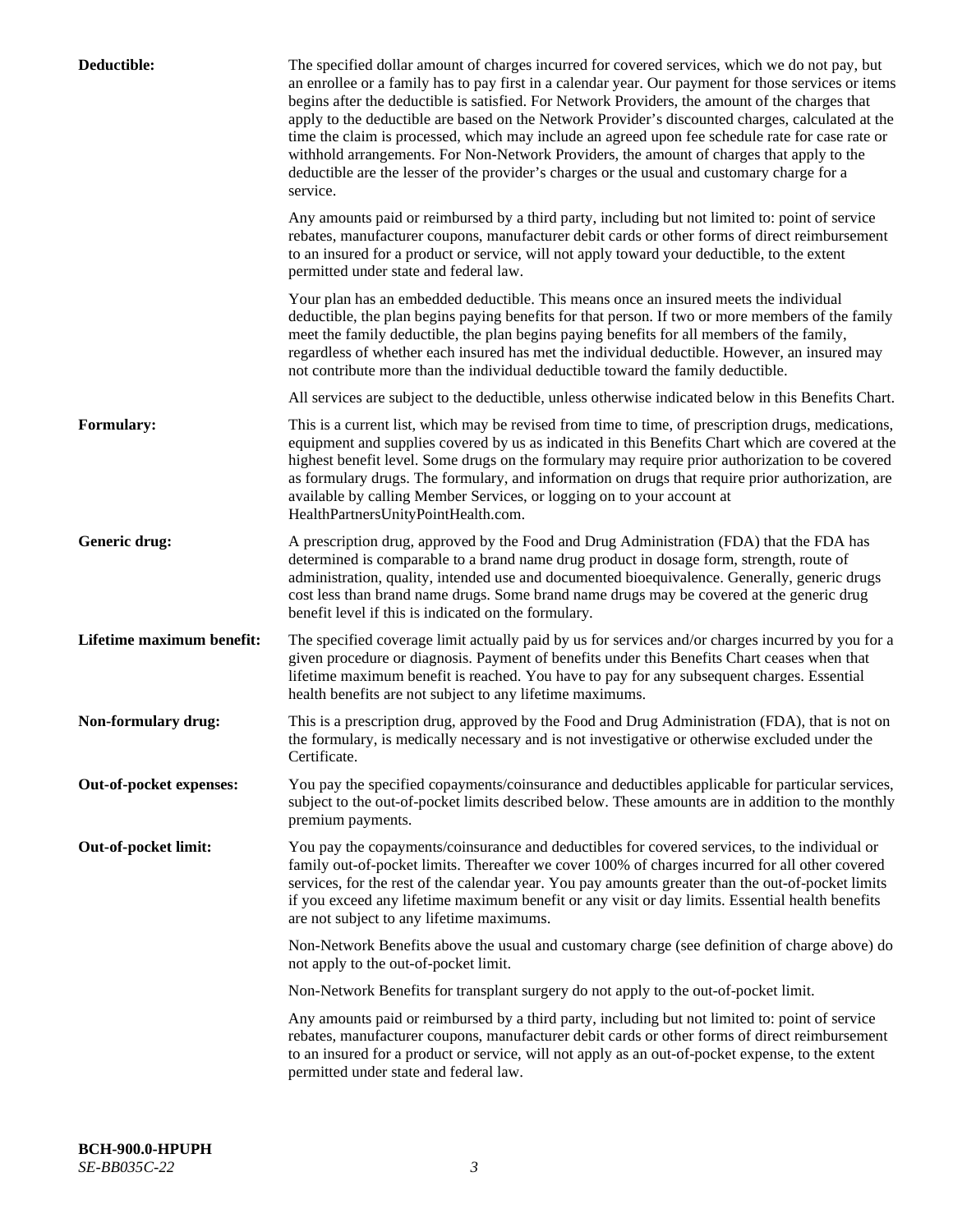|                                  | You are responsible to keep track of the out-of-pocket expenses. Contact our Member Services<br>department for assistance in determining the amount paid by the enrollee for specific eligible<br>services received. Claims for reimbursement under the out-of-pocket limit provisions are subject<br>to the same time limits and provisions described under the "Claims Provisions" section of the<br>Certificate.                                                                                                                |
|----------------------------------|------------------------------------------------------------------------------------------------------------------------------------------------------------------------------------------------------------------------------------------------------------------------------------------------------------------------------------------------------------------------------------------------------------------------------------------------------------------------------------------------------------------------------------|
| <b>Primary care providers:</b>   | These are providers in the following categories: family practice, general practice, internal<br>medicine, obstetrical and gynecological medicine, pediatrics, adolescent medicine, adult<br>medicine and geriatrics.                                                                                                                                                                                                                                                                                                               |
| <b>Specialty care providers:</b> | These are providers who are not in the following categories: family practice, general practice,<br>internal medicine, obstetrical and gynecological medicine, pediatrics, adolescent medicine, adult<br>medicine and geriatrics.                                                                                                                                                                                                                                                                                                   |
| <b>Specialty drug list:</b>      | This is a current list, which may be revised from time to time, of prescription drugs, medications,<br>equipment and supplies, which are typically bio-pharmaceuticals. The purpose of a specialty<br>drug list is to facilitate enhanced monitoring of complex therapies used to treat specific<br>conditions. Specialty drugs are covered by us as indicated in this Benefits Chart. The specialty<br>drug list is available by calling Member Services, or logging on to your account at<br>HealthPartnersUnityPointHealth.com. |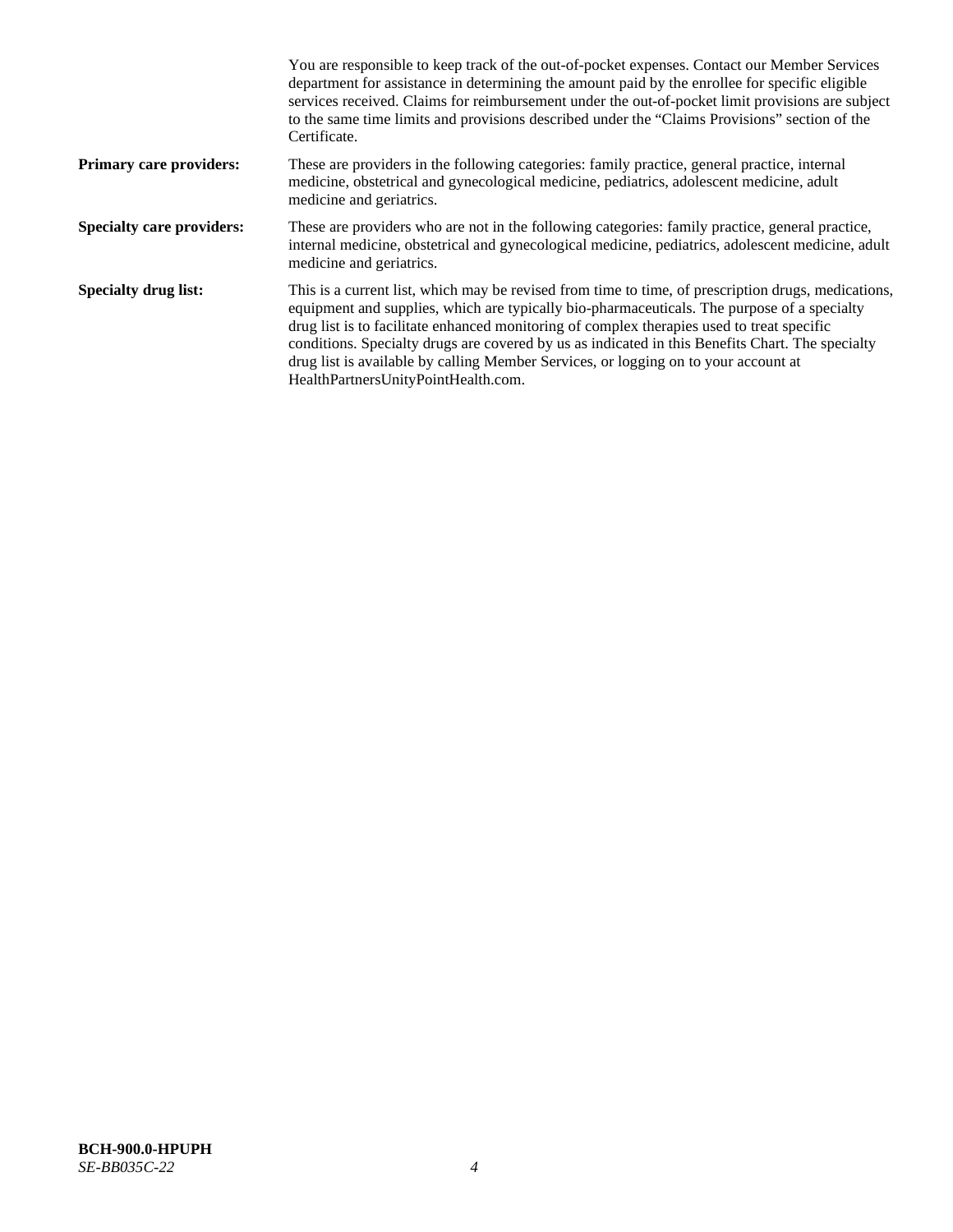# **DEDUCTIBLES, OUT-OF-POCKET LIMITS AND LIFETIME MAXIMUMS**

#### **Individual calendar year deductible**

| <b>Network Benefits</b> | <b>Non-Network Benefits</b> |
|-------------------------|-----------------------------|
| \$6,000                 | \$10,000                    |

### **Family calendar year deductible**

| <b>Network Benefits</b> | <b>Non-Network Benefits</b> |
|-------------------------|-----------------------------|
| \$12,000                | \$20,000                    |

Separate deductibles must be satisfied under the Network Benefits and Non-Network Benefits.

Your plan has an embedded deductible. This means once an insured meets the individual deductible, the plan begins paying benefits for that person. If two or more members of the family meet the family deductible, the plan begins paying benefits for all members of the family, regardless of whether each insured has met the individual deductible. However, an insured may not contribute more than the individual deductible toward the family deductible.

Any amounts paid or reimbursed by a third party, including but not limited to: point of service rebates, manufacturer coupons, manufacturer debit cards or other forms of direct reimbursement to an insured for a product or service, will not apply toward your deductible, to the extent permitted under state and federal law.

### **Individual calendar year out-of-pocket limit**

| <b>Network Benefits</b> | <b>Non-Network Benefits</b> |
|-------------------------|-----------------------------|
| \$8,500                 | \$30,000                    |

### **Family calendar year out-of-pocket limit**

| <b>Network Benefits</b> | <b>Non-Network Benefits</b> |
|-------------------------|-----------------------------|
| \$17,000                | \$60,000                    |

Separate out-of-pocket limits must be satisfied under the Network Benefits and Non-Network Benefits.

Non-Network Benefits above the usual and customary charge will not apply toward the individual or family out-of-pocket limit.

Non-Network Benefits for transplant surgery do not apply to the out-of-pocket limit.

Any amounts paid or reimbursed by a third party, including but not limited to: point of service rebates, manufacturer coupons, manufacturer debit cards or other forms of direct reimbursement to an insured for a product or service, will not apply as an out-ofpocket expense, to the extent permitted under state and federal law.

#### **Lifetime maximum benefit for bariatric surgery**

| <b>Network Benefits</b> | <b>Non-Network Benefits</b> |
|-------------------------|-----------------------------|
| Jnlimited.              | \$5,000                     |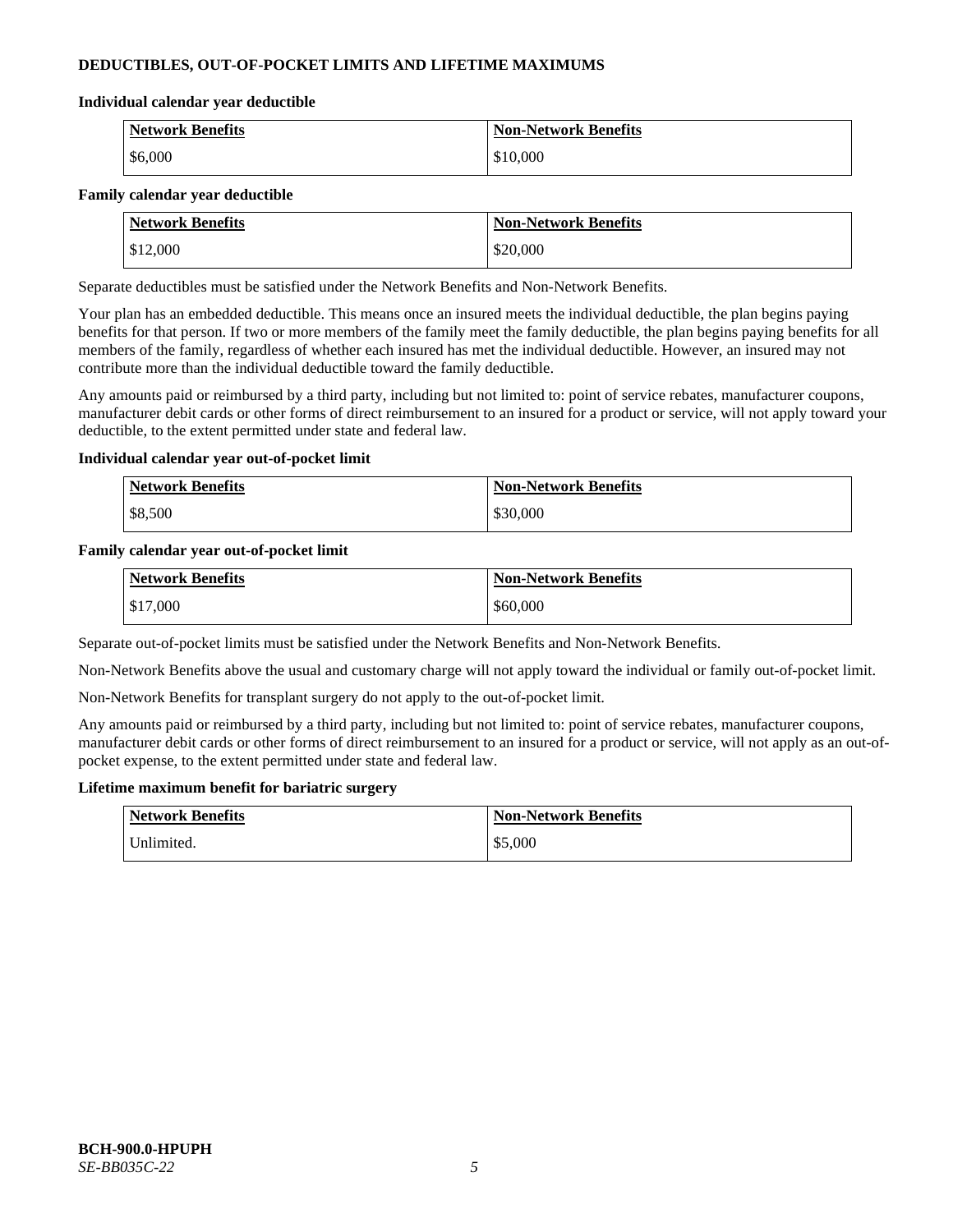# **AMBULANCE AND MEDICAL TRANSPORTATION**

### **Covered Services:**

We cover ambulance and medical transportation for medical emergencies.

We also cover medically necessary, non-emergency ground and air medical transportation if it meets our coverage criteria.

Under the No Surprises Act, non-network air ambulance providers may not bill patients for more than their cost-sharing responsibility for the corresponding Network service.

Covered services and supplies are based on established medical policies, which are subject to periodic review and modification by the medical or dental directors. These medical policies (medical coverage criteria) and applicable prior authorization requirements are available by calling Member Services, or logging on to your account at [HealthPartnersUnityPointHealth.com.](https://www.healthpartnersunitypointhealth.com/)

| <b>Network Benefits</b>      | <b>Non-Network Benefits</b> |
|------------------------------|-----------------------------|
| 70% of the charges incurred. | See Network Benefits.       |

### **Not Covered:**

See "Services Not Covered" in the Group Certificate.

# **BEHAVIORAL HEALTH SERVICES**

### **Covered Services:**

Covered services are based on established medical policies, which are subject to periodic review and modification by the medical directors. These medical policies (medical coverage criteria) are available by calling Member Services, or logging on to your account at [HealthPartnersUnityPointHealth.com.](https://www.healthpartnersunitypointhealth.com/)

### **Mental health services**

We cover services for mental health diagnoses as described in the Diagnostic and Statistical Manual of Mental Disorders – Fifth Edition (DSM-5) (most recent edition).

**Outpatient services including intensive outpatient and day treatment services:** We cover medically necessary outpatient professional mental health services for evaluation, crisis intervention, and treatment of mental health disorders.

A comprehensive diagnostic assessment will be used as the basis for a determination by a mental health professional, concerning the appropriate treatment and the extent of services required.

Outpatient services we cover for a diagnosed mental health condition include the following:

- Individual, group, family, and multi-family therapy;
- Medication management provided by a physician, certified nurse practitioner, or physician's assistant;
- Psychological testing services for the purposes of determining the differential diagnoses and treatment planning for patients currently receiving behavioral health services;
- Day treatment and intensive outpatient services in a licensed program;
- Partial hospitalization services in a licensed hospital or community mental health center;
- Psychotherapy and nursing services provided in the home if authorized by us; and
- Treatment for gender dysphoria.

| <b>Network Benefits</b>                                                                                                               | <b>Non-Network Benefits</b>  |
|---------------------------------------------------------------------------------------------------------------------------------------|------------------------------|
| 100% of the charges incurred, subject to your<br>copayment of \$40 per visit.<br>Deductible does not apply.                           | 50% of the charges incurred. |
| For family therapy, only one copayment will be<br>charged, regardless of the number of insureds primarily<br>involved in the therapy. |                              |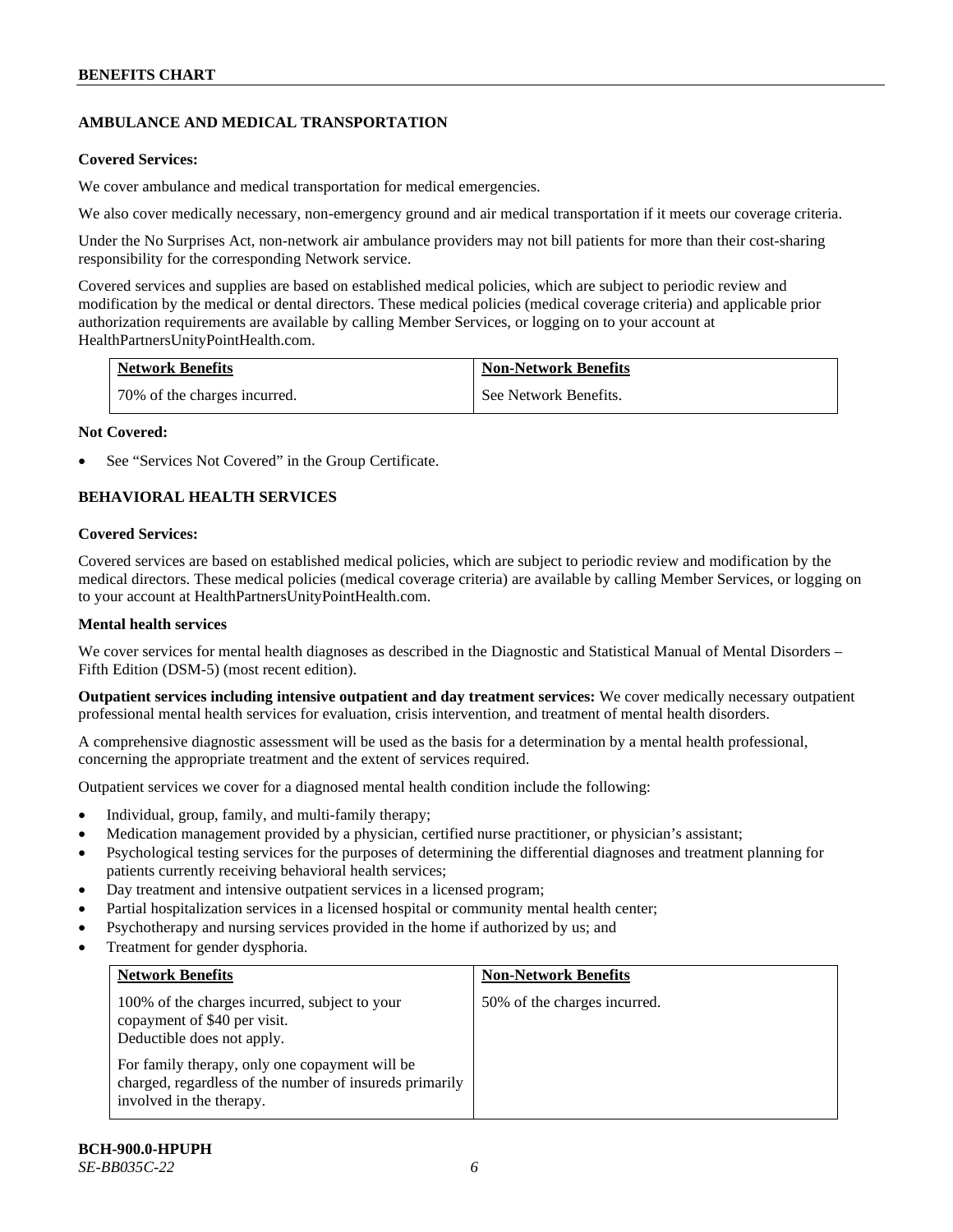### **Group therapy**

| <b>Network Benefits</b>                                                                                     | <b>Non-Network Benefits</b>  |
|-------------------------------------------------------------------------------------------------------------|------------------------------|
| 100% of the charges incurred, subject to your<br>copayment of \$20 per visit.<br>Deductible does not apply. | 50% of the charges incurred. |

### **Inpatient services, including mental health residential treatment services:** We cover the following:

- Medically necessary inpatient services in a hospital and professional services for treatment of mental health disorders. Medical stabilization is covered under inpatient hospital services in the "Hospital and Skilled Nursing Facility Services" section; and
- Medically necessary mental health residential treatment services. This care must be authorized by us and provided by a hospital or residential behavioral health treatment facility licensed by the local state or Department of Health and Human Services. Services not covered under this benefit include halfway houses, group homes, extended care facilities, shelter services, correctional services, detention services, transitional services, group residential services, foster care services and wilderness programs.

| <b>Network Benefits</b>      | <b>Non-Network Benefits</b>  |
|------------------------------|------------------------------|
| 70% of the charges incurred. | 50% of the charges incurred. |

### **Substance use disorder (SUD) services**

We cover medically necessary services for assessments by a licensed alcohol and drug counselor and treatment of substance use disorders as defined in the latest edition of the DSM-5.

**Outpatient services, including intensive outpatient and day treatment services:** We cover medically necessary outpatient professional services for the diagnosis and treatment of substance use disorder. Substance use disorder treatment services must be provided by a program licensed by the local Department of Health and Human Services.

Outpatient services we cover for a diagnosed substance use disorder include the following:

- Individual, group, family, and multi-family therapy provided in an office setting;
- Opiate replacement therapy including methadone and buprenorphine treatment; and
- Day treatment and intensive outpatient services in a licensed program.

| <b>Network Benefits</b>                                                                                                                                                                                                                              | <b>Non-Network Benefits</b>  |
|------------------------------------------------------------------------------------------------------------------------------------------------------------------------------------------------------------------------------------------------------|------------------------------|
| 100% of the charges incurred, subject to your<br>copayment of \$40 per visit.<br>Deductible does not apply.<br>For family therapy, only one copayment will be<br>charged, regardless of the number of insureds primarily<br>involved in the therapy. | 50% of the charges incurred. |

**Inpatient services:** We cover the following:

- Medically necessary inpatient services in a hospital or primary residential treatment in a licensed substance use disorder treatment center. Primary residential treatment is an intensive residential treatment program of limited duration, typically 30 days or less.
- Services provided in a hospital that is licensed by the local state and accredited by Medicare; and
- Detoxification services in a hospital or community detoxification facility if it is licensed by the local Department of Health and Human Services.

| <b>Network Benefits</b>      | <b>Non-Network Benefits</b>  |
|------------------------------|------------------------------|
| 70% of the charges incurred. | 50% of the charges incurred. |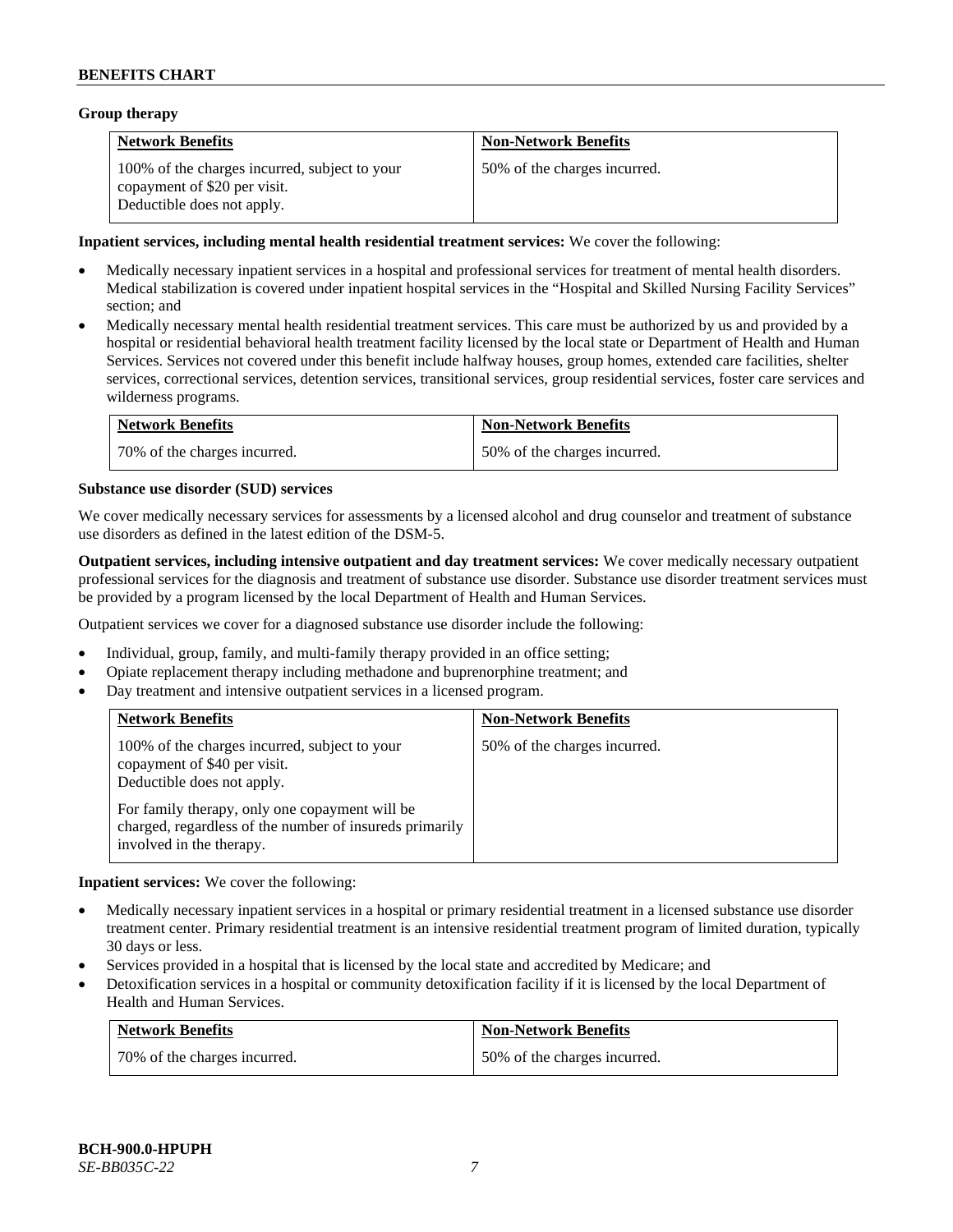# **Not Covered:**

See "Services Not Covered" in the Group Certificate.

# **CHIROPRACTIC SERVICES**

# **Covered Services:**

We cover chiropractic services for rehabilitative care. Chiropractic services are adjustments to any abnormal articulations of the human body, especially those of the spinal column, for the purpose of giving freedom of action to impinged nerves that may cause pain or deranged function.

Massage therapy which is performed in conjunction with other treatment/modalities by a chiropractor, is part of a prescribed treatment plan and is not billed separately is covered.

| <b>Network Benefits</b>                                                                                     | <b>Non-Network Benefits</b>  |
|-------------------------------------------------------------------------------------------------------------|------------------------------|
| 100% of the charges incurred, subject to your<br>copayment of \$40 per visit.<br>Deductible does not apply. | 50% of the charges incurred. |

# **Not Covered:**

- Massage therapy for the purpose of comfort or convenience of the insured.
- See "Services Not Covered" in the Group Certificate.

# **CLINICAL TRIALS**

# **Covered Services:**

We cover certain routine services if you participate in a Phase I, Phase II, Phase III or Phase IV clinical trial that is conducted in relation to the prevention, detection, or treatment of cancer or other life-threatening disease or condition as defined in the Affordable Care Act. We cover routine patient costs for services that would be eligible under this Benefits Chart if the service were provided outside of a clinical trial.

| <b>Network Benefits</b>                              | <b>Non-Network Benefits</b>                          |
|------------------------------------------------------|------------------------------------------------------|
| Coverage level is same as corresponding Network      | Coverage level is same as corresponding Non-Network  |
| Benefits, depending on type of service provided such | Benefits, depending on type of service provided such |
| as Office Visits for Illness or Injury, Inpatient or | as Office Visits for Illness or Injury, Inpatient or |
| <b>Outpatient Hospital Services.</b>                 | <b>Outpatient Hospital Services.</b>                 |

# **Not Covered:**

- The investigative item, device or service itself.
- Items or services that are provided solely to satisfy data collection and analysis needs and that are not used in the direct clinical management of the patient.
- A service that is clearly inconsistent with widely accepted and established standards of care for a particular diagnosis.
- See "Services Not Covered" in the Group Certificate.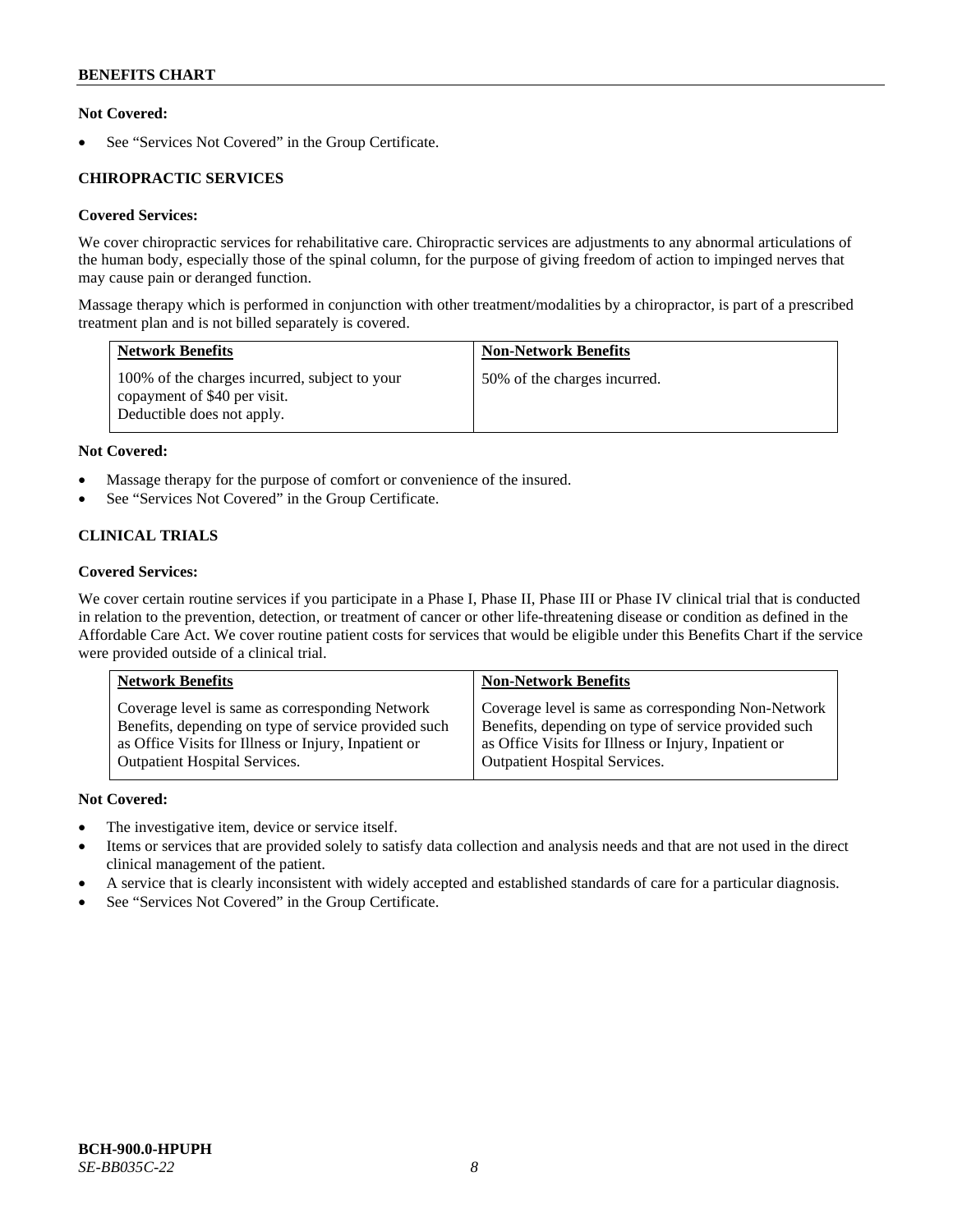# **DENTAL SERVICES**

### **Covered Services:**

We cover services as described below.

**Accidental dental services:** We cover dentally necessary services to treat and restore damage done to sound, natural, unrestored teeth as a result of an accidental injury. Coverage is for damage caused by external trauma to face and mouth only, not for cracked or broken teeth which result from biting or chewing. We cover restorations, root canals, crowns and replacement of teeth lost that are directly related to the accident in which the insured was involved. We cover initial exams, xrays, and palliative treatment including extractions, and other oral surgical procedures directly related to the accident. Subsequent treatment must be initiated within the specified timeframe and must be directly related to the accident. We do not cover restoration and replacement of teeth that are not "sound and natural" at the time of the accident.

Full mouth rehabilitation to correct occlusion (bite) and malocclusion (misaligned teeth not due to the accident) are not covered.

When an implant-supported dental prosthetic treatment is pursued, the accidental dental benefit will be applied to the prosthetic procedure. Benefits are limited to the amount that would be paid toward the placement of a removable dental prosthetic appliance that could be used in the absence of implant treatment. Care must be provided or pre-authorized by a network dentist.

| <b>Network Benefits</b>      | <b>Non-Network Benefits</b>  |
|------------------------------|------------------------------|
| 70% of the charges incurred. | 50% of the charges incurred. |

For all accidental dental services, treatment and/or restoration must be initiated within six months of the date of the injury. Coverage is limited to the initial course of treatment and/or initial restoration. Services must be provided within 24 months of the date of injury to be covered.

### **Medical referral dental services**

**Medically necessary outpatient dental services:** We cover medically necessary outpatient dental services. Coverage is limited to dental services required for treatment of an underlying medical condition, e.g., removal of teeth to complete radiation treatment for cancer of the jaw, cysts and lesions.

| <b>Network Benefits</b>                                                                                     | <b>Non-Network Benefits</b>  |
|-------------------------------------------------------------------------------------------------------------|------------------------------|
| 100% of the charges incurred, subject to your<br>copayment of \$80 per visit.<br>Deductible does not apply. | 50% of the charges incurred. |

**Medically necessary hospitalization and anesthesia for dental care:** We cover medically necessary hospitalization and anesthesia for dental care. This is limited to charges incurred by an insured who: (1) is a child under age five; (2) is severely disabled; (3) has a medical condition, and requires hospitalization or general anesthesia for dental care treatment; or (4) is a child between age five and 12 and care in dental offices has been attempted unsuccessfully and usual methods of behavior modification have not been successful, or when extensive amounts of restorative care, exceeding four appointments, are required. The requirement of a hospital setting must be due to an insured's underlying medical condition. Coverage is limited to facility and anesthesia charges. Anesthesia is covered in a hospital or a dental office. Oral surgeon/dentist professional fees are not covered. The following are examples, though not all-inclusive, of medical conditions which may require hospitalization for dental services: severe asthma, severe airway obstruction or hemophilia. Hospitalization required due to the behavior of the insured or due to the extent of the dental procedure is not covered.

| <b>Network Benefits</b>      | <b>Non-Network Benefits</b>  |
|------------------------------|------------------------------|
| 70% of the charges incurred. | 50% of the charges incurred. |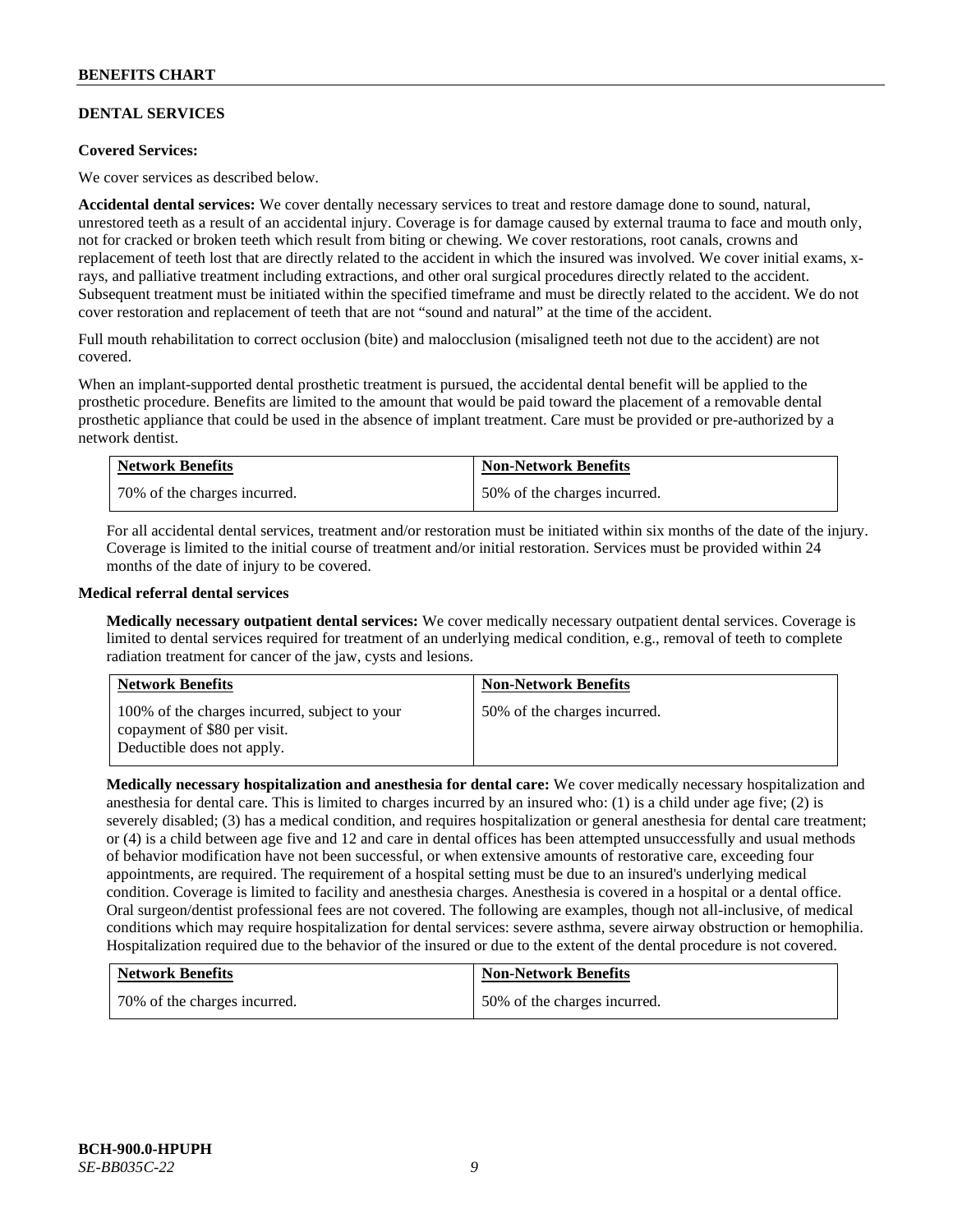**Medical complications of dental care:** We cover medical complications of dental care. Treatment must be medically necessary care and related to medical complications of non-covered dental care, including complications of the head, neck, or substructures.

| <b>Network Benefits</b>                                                                                     | <b>Non-Network Benefits</b>  |
|-------------------------------------------------------------------------------------------------------------|------------------------------|
| 100% of the charges incurred, subject to your<br>copayment of \$80 per visit.<br>Deductible does not apply. | 50% of the charges incurred. |

**Oral surgery:** We cover oral surgery. Coverage is limited to treatment of medical conditions requiring oral surgery, such as treatment of oral neoplasm, non-dental cysts, fracture of the jaws, trauma of the mouth and jaws, and any other oral surgery procedures provided as medically necessary dental services.

| <b>Network Benefits</b>                                                                                     | <b>Non-Network Benefits</b>  |
|-------------------------------------------------------------------------------------------------------------|------------------------------|
| 100% of the charges incurred, subject to your<br>copayment of \$80 per visit.<br>Deductible does not apply. | 50% of the charges incurred. |

**Treatment of cleft lip and cleft palate of a dependent child:** We cover treatment of cleft lip and cleft palate of a dependent child to age 26, including orthodontic treatment and oral surgery directly related to the cleft. Benefits are limited to inpatient or outpatient expenses arising from medical and dental treatment that was scheduled or initiated prior to the dependent turning age 19. Dental services which are not required for the treatment of cleft lip or cleft palate are not covered. If a dependent child covered under the Certificate is also covered under a dental plan which includes orthodontic services, that dental plan shall be considered primary for the necessary orthodontic services. Oral appliances are subject to the same copayment, conditions and limitations as durable medical equipment.

| <b>Network Benefits</b>                                                                                     | <b>Non-Network Benefits</b>  |
|-------------------------------------------------------------------------------------------------------------|------------------------------|
| 100% of the charges incurred, subject to your<br>copayment of \$80 per visit.<br>Deductible does not apply. | 50% of the charges incurred. |

**Treatment of temporomandibular disorder (TMD) and craniomandibular disorder (CMD):** We cover surgical and nonsurgical treatment of temporomandibular disorder (TMD) and craniomandibular disorder (CMD), which is medically necessary care. Dental services which are not required to directly treat TMD or CMD are not covered.

| <b>Network Benefits</b>                                                                                     | <b>Non-Network Benefits</b>  |
|-------------------------------------------------------------------------------------------------------------|------------------------------|
| 100% of the charges incurred, subject to your<br>copayment of \$80 per visit.<br>Deductible does not apply. | 50% of the charges incurred. |

# **Not Covered:**

- Dental treatment, procedures or services not listed in this Benefits Chart.
- Accident related dental services if treatment is (1) provided to teeth which are not sound and natural, (2) to teeth which have been restored, (3) initiated beyond six months from the date of the injury, (4) received beyond the initial treatment or restoration or (5) received beyond 24 months from the date of injury.
- Oral surgery to remove wisdom teeth, except as stated in the pediatric dental amendment.
- Orthognathic treatment or procedures and all related services.
- See "Services Not Covered" in the Group Certificate.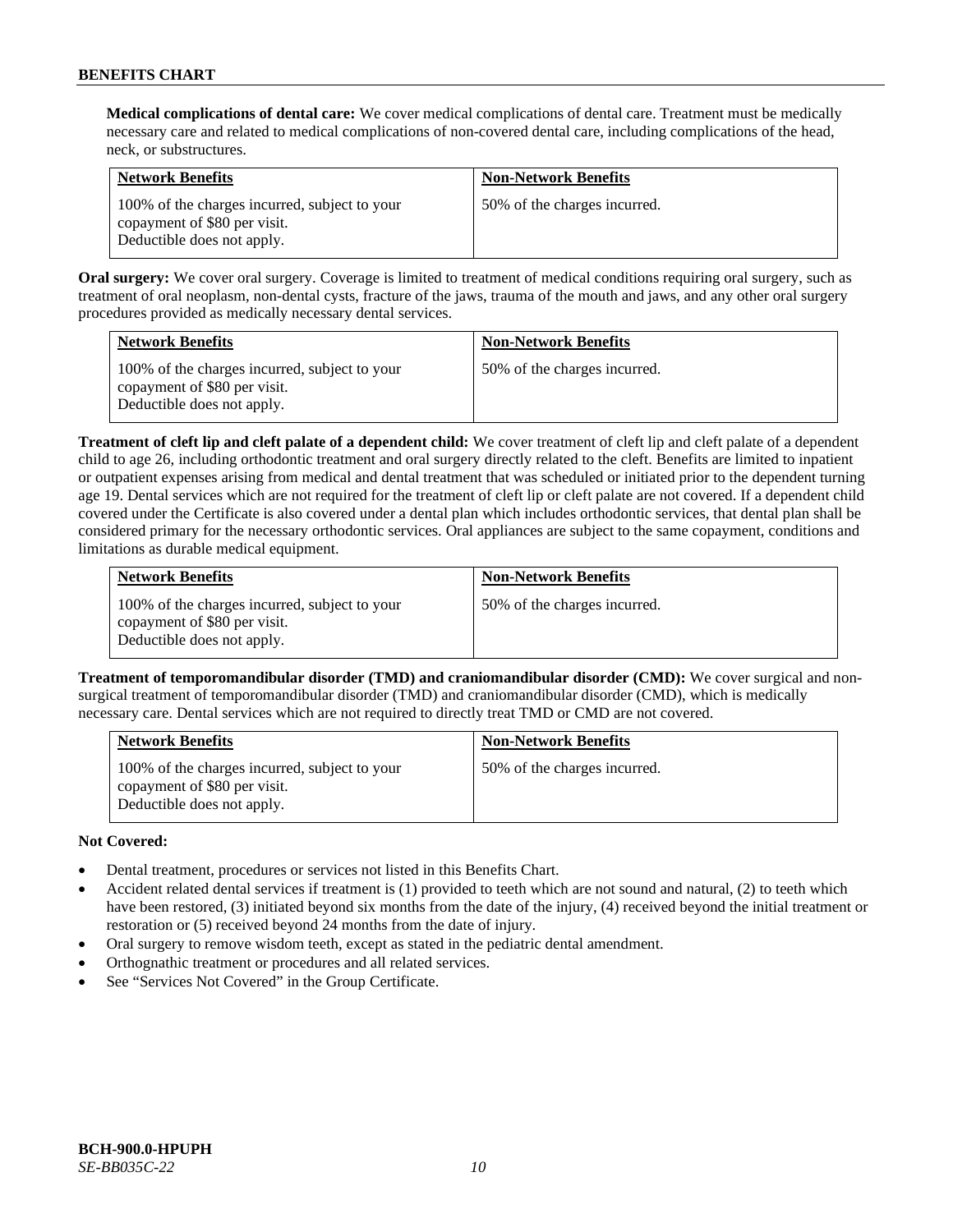# **DIABETES AND HYPERTENSION DISEASE MANAGEMENT PROGRAM**

# **Covered Services:**

If you meet criteria for coverage, you may qualify for the diabetes and/or hypertension disease management program.

The program covers group health coaching which focuses on weight loss, exercise, behavior modification and health education through Omada Health.

| Network Benefits                                            | Non-Network Benefits |
|-------------------------------------------------------------|----------------------|
| 100% of the charges incurred.<br>Deductible does not apply. | Not applicable.      |

### **Not Covered:**

See "Services Not Covered" in the Group Certificate.

# **DIABETIC EQUIPMENT AND SUPPLIES**

# **Covered Services:**

We cover physician prescribed medically appropriate and necessary drugs and supplies used in the management and treatment of diabetes for insureds with gestational, Type I or Type II diabetes including durable diabetic equipment and disposable supplies, as described below.

Certain items are only covered if your condition meets our coverage criteria and obtained through an authorized vendor. For more information on what we cover and any prior authorization requirements, call Member Services or log on to your account at [HealthPartnersUnityPointHealth.com.](https://www.healthpartnersunitypointhealth.com/)

Insulin and medications for diabetes are covered as outpatient drugs under the "Prescription Drug Services" section.

**Pumps and pump supplies.** These include diabetic insulin pumps, diabetic infusion pumps and infusion pump supplies such as infusion sets, tubing, connectors and syringe reservoirs.

| <b>Network Benefits</b>                                                                                              | <b>Non-Network Benefits</b>  |
|----------------------------------------------------------------------------------------------------------------------|------------------------------|
| Pumps received at a pharmacy:<br>70% of the charges incurred.<br>Deductible does not apply.                          | 50% of the charges incurred. |
| Pumps received from a non-pharmacy provider:<br>70% of the charges incurred if purchased from an<br>approved vendor. |                              |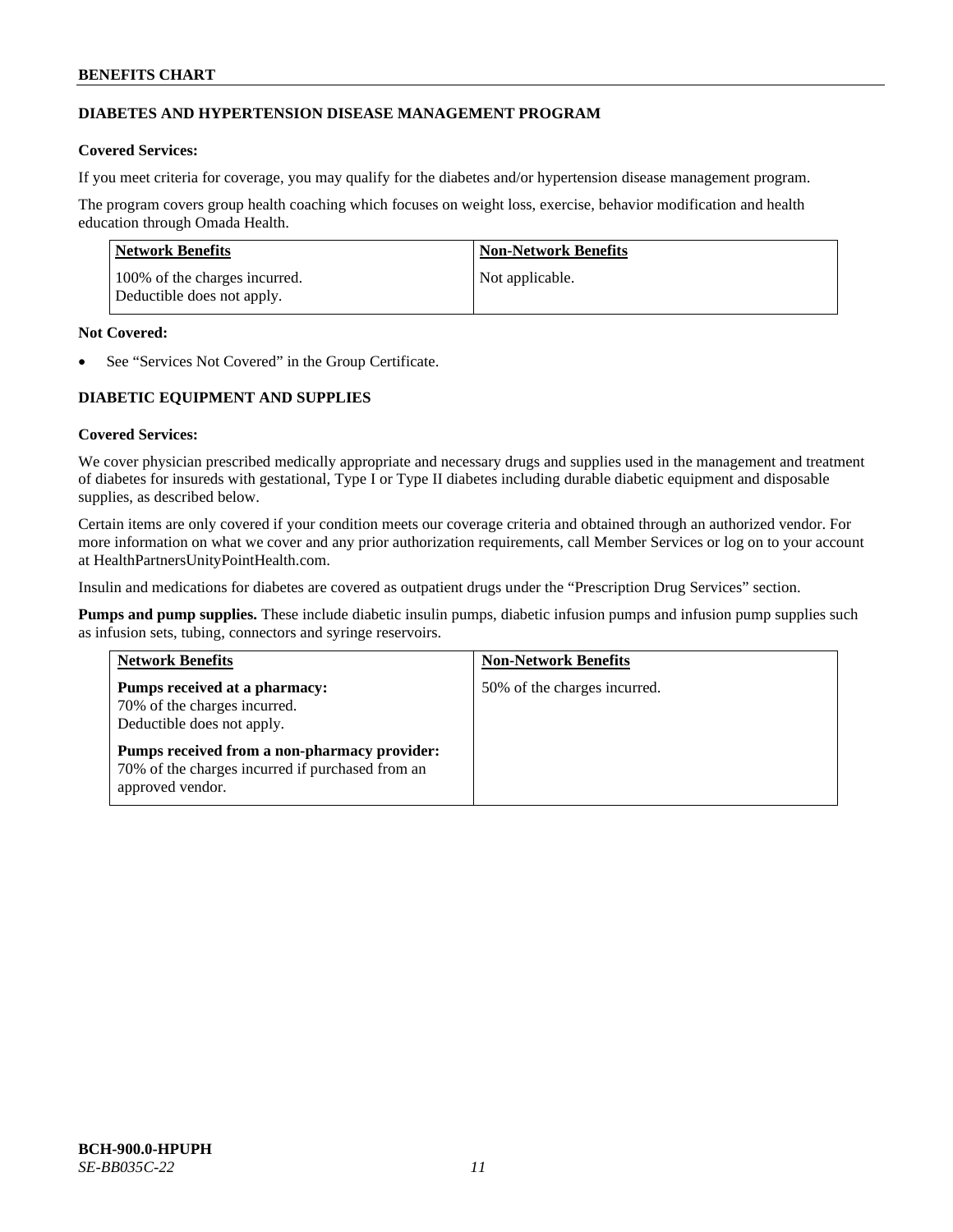### **All other diabetic durable equipment and supplies**

**Durable diabetic equipment and supplies**. These include continuous glucose monitoring system (CGMS), transmitter, sensors and receivers, diabetic blood glucose monitors and control/calibrating solutions (for checking accuracy or testing equipment and test strips).

**Disposable diabetic supplies.** These are one-time use supplies, including syringes, lancets, lancet devices, blood and urine ketone test strips, and needles.

Certain diabetic supplies and equipment must be purchased at a pharmacy.

| <b>Network Benefits</b>                                                                                              | <b>Non-Network Benefits</b>  |
|----------------------------------------------------------------------------------------------------------------------|------------------------------|
| If received through a pharmacy:<br>70% of the charges incurred.<br>Deductible does not apply.                        | 50% of the charges incurred. |
| If received through a non-pharmacy provider:<br>70% of the charges incurred if purchased from an<br>approved vendor. |                              |

### **Limitations:**

- No more than a 93-day supply of diabetic supplies is covered and dispensed at a time.
- We require that certain diabetic supplies and equipment be purchased at a pharmacy.
- Diabetic supplies and equipment are limited to certain models and brands.
- Durable medical equipment and supplies must be obtained from or repaired by approved vendors.
- Covered services and supplies are based on established medical policies which are subject to periodic review and modification by the medical directors. Our coverage policy for diabetic supplies includes information on our required models and brands. These medical policies (medical coverage criteria) are available by calling Member Services, or logging on to your account a[t HealthPartnersUnityPointHealth.com.](https://www.healthpartnersunitypointhealth.com/)

# **Not Covered:**

- Replacement or repair of any covered items, if the items are (i) damaged or destroyed by misuse, abuse or carelessness, (ii) lost; or (iii) stolen.
- Duplicate or similar items.
- Labor and related charges for repair of any covered items which are more than the cost of replacement by an approved vendor.
- Batteries for monitors and equipment.
- Sales tax, mailing, delivery charges, service call charges.
- See "Services Not Covered" in the Group Certificate.

# **DIAGNOSTIC IMAGING SERVICES**

#### **Covered Services:**

We cover diagnostic imaging, when ordered by a provider and provided in a clinic or outpatient hospital facility.

To see the benefit level for inpatient hospital or skilled nursing facility services, see benefits under "Inpatient Hospital and Skilled Nursing Facility Services."

### **Outpatient magnetic resonance imaging (MRI) and computed tomography (CT)**

| <b>Network Benefits</b>      | <b>Non-Network Benefits</b>  |
|------------------------------|------------------------------|
| 70% of the charges incurred. | 50% of the charges incurred. |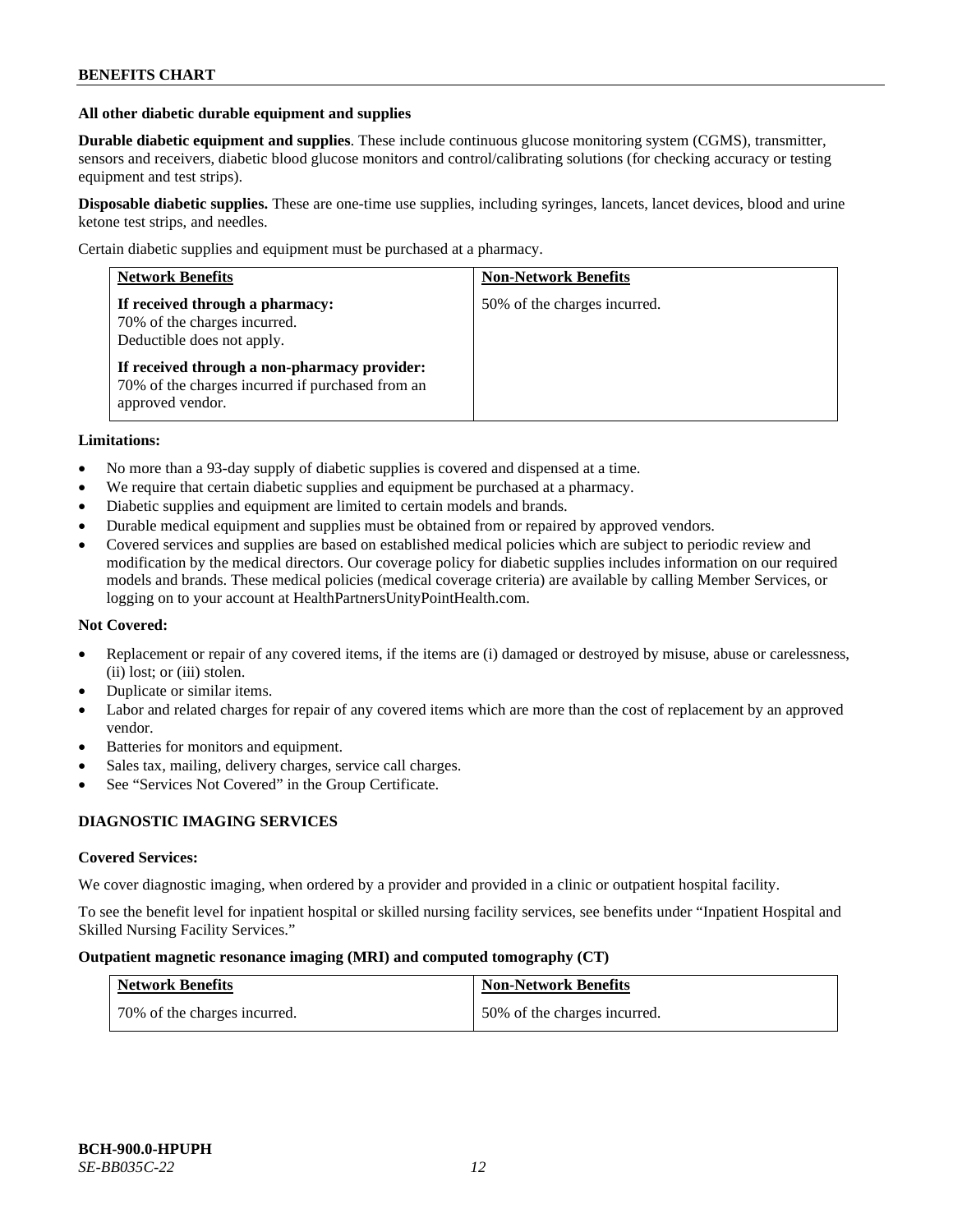### **All other outpatient diagnostic imaging services**

### **Services for illness or injury**

| <b>Network Benefits</b>                                    | <b>Non-Network Benefits</b>  |
|------------------------------------------------------------|------------------------------|
| 70% of the charges incurred.<br>Deductible does not apply. | 50% of the charges incurred. |

### **Preventive services (MRI/CT procedures are not considered preventive)**

Diagnostic imaging services associated with preventive services are covered at the benefit level shown in the "Preventive Services" section of this Benefits Chart.

# **Not Covered:**

See "Services Not Covered" in the Group Certificate.

# **DURABLE MEDICAL EQUIPMENT, PROSTHETICS, ORTHOTICS AND SUPPLIES**

#### **Covered Services:**

We cover equipment and services, as described below.

We cover durable medical equipment and services, prosthetics, orthotics, and supplies, subject to the limitations below, including certain disposable supplies and enteral feedings.

We cover special dietary treatment for phenylketonuria (PKU) and oral amino acid based elemental formula if it meets our medical coverage criteria.

Diabetic equipment and supplies are covered under the "Diabetic Equipment and Supplies" section of this Benefits Chart.

### **Special dietary treatment for Phenylketonuria (PKU) if it meets our medical coverage criteria**

| <b>Network Benefits</b>                                    | <b>Non-Network Benefits</b>  |
|------------------------------------------------------------|------------------------------|
| 70% of the charges incurred.<br>Deductible does not apply. | 50% of the charges incurred. |

### **Oral amino acid based elemental formula if it meets our medical coverage criteria**

| <b>Network Benefits</b>      | <b>Non-Network Benefits</b>  |
|------------------------------|------------------------------|
| 70% of the charges incurred. | 50% of the charges incurred. |

#### **Prosthetic limb devices to replace in whole or in part, an arm or leg**

| <b>Network Benefits</b>                                    | <b>Non-Network Benefits</b>  |
|------------------------------------------------------------|------------------------------|
| 80% of the charges incurred.<br>Deductible does not apply. | 50% of the charges incurred. |

#### **All other durable medical equipment, prosthetics, orthotics and supplies**

| <b>Network Benefits</b>      | <b>Non-Network Benefits</b>  |
|------------------------------|------------------------------|
| 70% of the charges incurred. | 50% of the charges incurred. |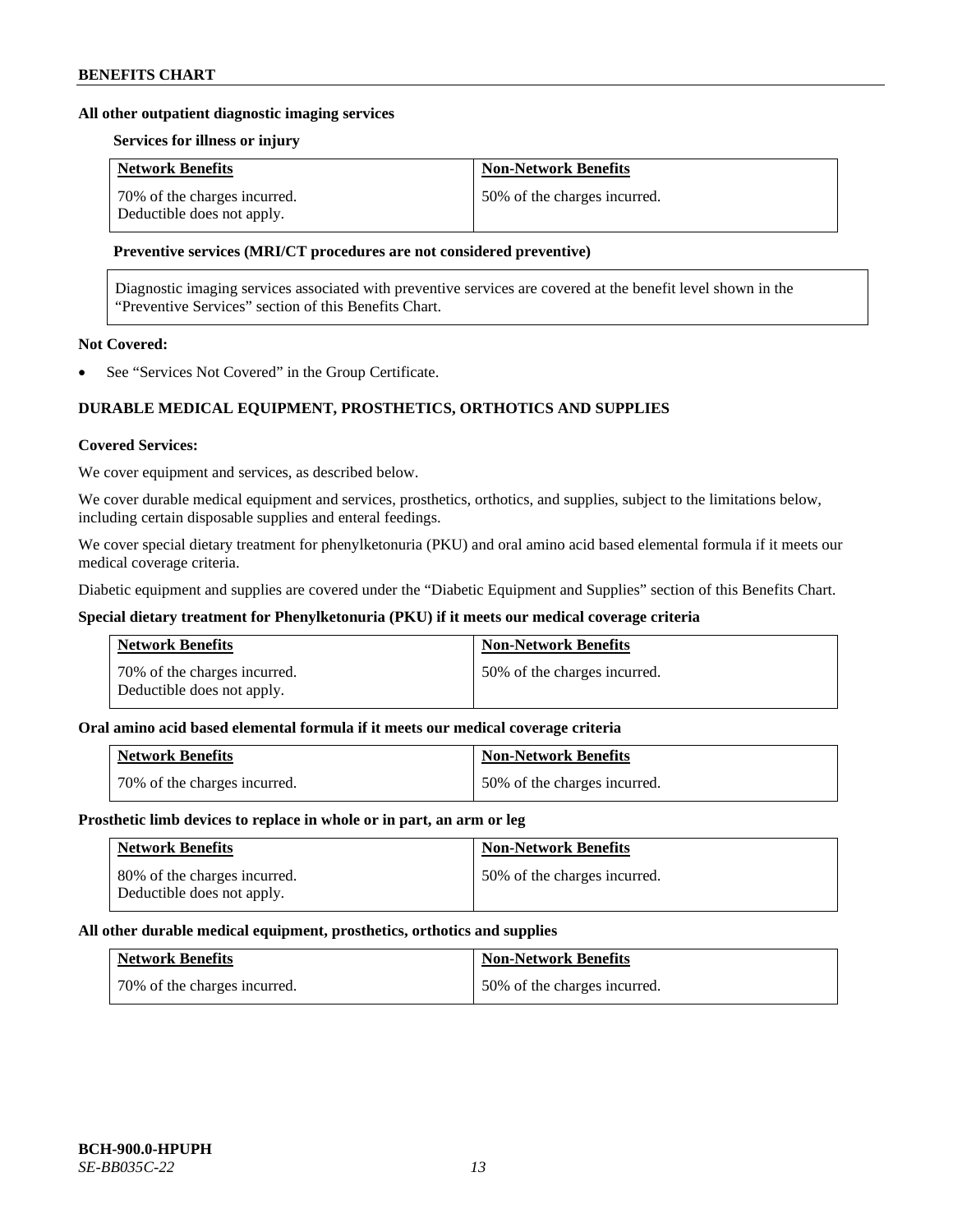# **Limitations:**

Coverage of durable medical equipment is limited by the following:

- Payment will not exceed the cost of an alternate piece of equipment or service that is effective and medically necessary.
- For prosthetic benefits, other than oral appliances for cleft lip and cleft palate, payment will not exceed the cost of an alternate piece of equipment or service that is effective, medically necessary and enables insureds to conduct standard activities of daily living.
- We reserve the right to determine if an item will be approved for rental vs. purchase.
- Durable medical equipment and supplies must be obtained from or repaired by approved vendors.
- Covered services and supplies are based on established medical policies which are subject to periodic review and modification by the medical or dental directors. Our coverage policy for diabetic supplies includes information on our required models and brands. These medical policies (medical coverage criteria) are available by calling Member Services, or logging on to your account at [HealthPartnersUnityPointHealth.com.](https://www.healthpartnersunitypointhealth.com/)

# **Not Covered:**

Items which are not eligible for coverage include, but are not limited to:

- Replacement or repair of any covered items, if the items are (i) damaged or destroyed by misuse, abuse or carelessness, (ii) lost; or (iii) stolen.
- Duplicate or similar items.
- Labor and related charges for repair of any covered items which are more than the cost of replacement by an approved vendor.
- Sales tax, mailing, delivery charges, service call charges.
- Items which are primarily educational in nature or for hygiene, vocation, comfort, convenience or recreation.
- Communication aids or devices: equipment to create, replace or augment communication abilities including, but not limited to, speech processors, receivers, communication boards, or computer or electronic assisted communication.
- Hearing aids (implantable and external, including osseointegrated or bone anchored) and their fitting. This exclusion does not apply to cochlear implants.
- Eyeglasses, contact lenses and their fitting, measurement and adjustment, except as specifically described in this Benefits Chart.
- Hair prostheses (wigs).
- Household equipment which primarily has customary uses other than medical, such as, but not limited to, exercise cycles, air purifiers, central or unit air conditioners, water purifiers, non-allergenic pillows, mattresses or waterbeds.
- Household fixtures including, but not limited to, escalators or elevators, ramps, swimming pools and saunas.
- Modifications to the structure of the home including, but not limited to, wiring, plumbing or charges for installation of equipment.
- Vehicle, car or van modifications including, but not limited to, hand brakes, hydraulic lifts and car carrier.
- Rental equipment while owned equipment is being repaired by non-contracted vendors, beyond one month rental of medically necessary equipment.
- Other equipment and supplies, including but not limited to assistive devices, that we determine are not eligible for coverage.
- See "Services Not Covered" in the Group Certificate.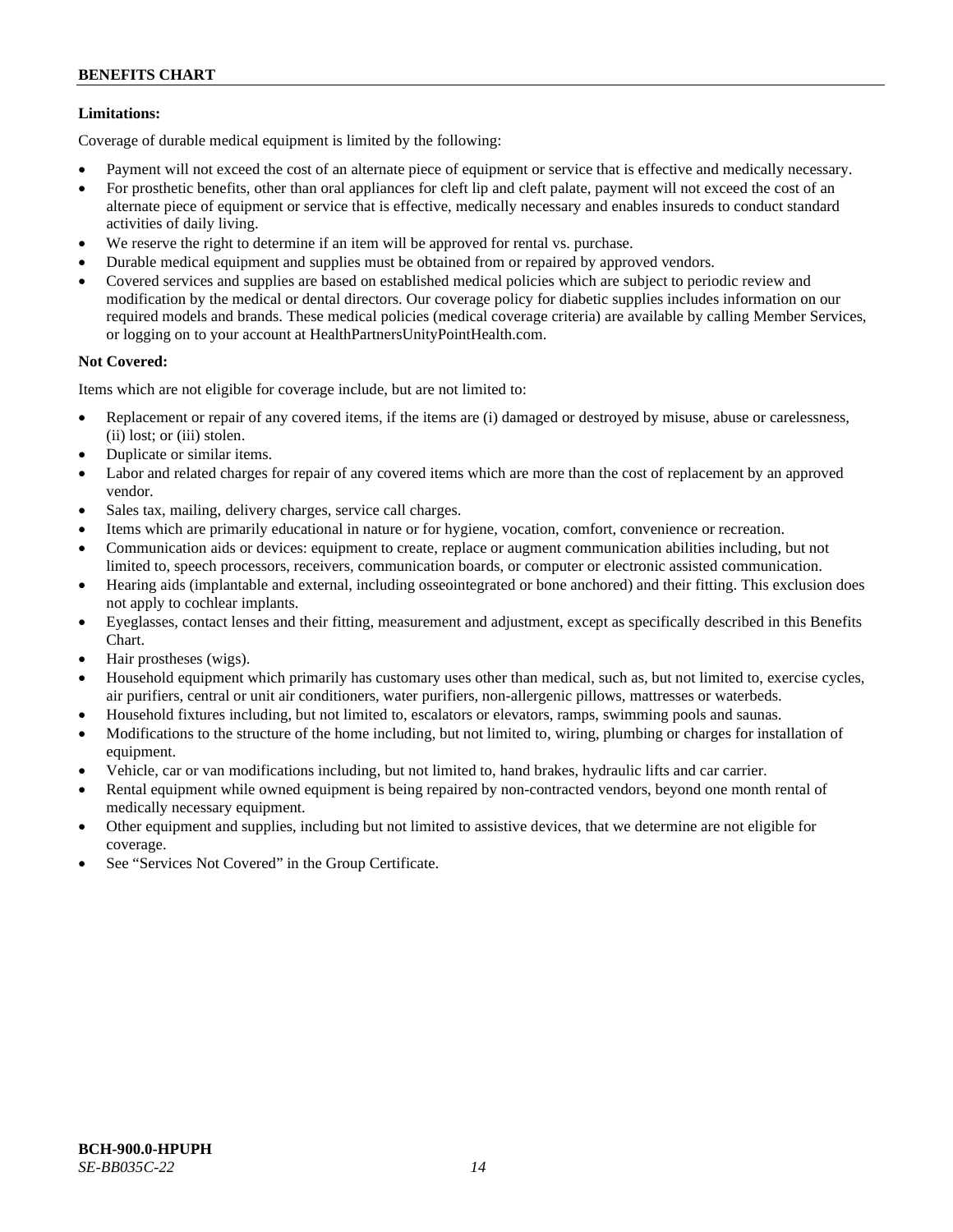# **EMERGENCY AND URGENTLY NEEDED CARE SERVICES**

# **Covered Services:**

We cover services for emergency care and urgently needed care if the services are otherwise eligible for coverage under this Benefits Chart.

**Urgently needed care.** These are services to treat an unforeseen illness or injury, which are required in order to prevent a serious deterioration in your health, and which cannot be delayed until the next available clinic or office hours.

### **Urgently needed care at clinics**

| <b>Network Benefits</b>                                                                                     | <b>Non-Network Benefits</b> |
|-------------------------------------------------------------------------------------------------------------|-----------------------------|
| 100% of the charges incurred, subject to your<br>copayment of \$80 per visit.<br>Deductible does not apply. | See Network Benefits.       |

**Emergency care.** These are services to treat: (1) the sudden, unexpected onset of illness or injury which, if left untreated or unattended until the next available clinic or office hours, would result in hospitalization, or (2) a condition requiring professional health services immediately necessary to preserve life or stabilize health, or with respect to a pregnant woman having contractions, that there is inadequate time to safely transfer the woman to another hospital for delivery or that a transfer may pose a threat to the health or safety of the woman or unborn child. Emergency care includes emergency services as defined in Division BB, Title I, Section 102 of the Consolidated Appropriations Act of 2021. Emergency care also includes an immediate response service available on a 24-hour, seven-day-a-week basis for each child, or person, having a psychiatric crisis, a mental health crisis, or a mental health emergency.

When reviewing claims for coverage of emergency services, our medical director will take into consideration a reasonable layperson's belief that the circumstances required immediate medical care that could not wait until the next working day or next available clinic appointment.

Under the No Surprises Act, Non-Network emergency care providers may not bill patients for more than their cost-sharing responsibility for the corresponding Network service

#### **Emergency care in a hospital emergency room, including professional services of a physician**

| <b>Network Benefits</b>      | <b>Non-Network Benefits</b> |
|------------------------------|-----------------------------|
| 70% of the charges incurred. | See Network Benefits.       |

**Inpatient emergency care in a hospital, including post-stabilization services as required under the federal No Surprises Act and its implementing regulations**

| <b>Network Benefits</b>      | <b>Non-Network Benefits</b> |
|------------------------------|-----------------------------|
| 70% of the charges incurred. | See Network Benefits.       |

### **Not Covered:**

See "Services Not Covered" in the Group Certificate.

# **GENE THERAPY**

# **Covered Services:**

We cover gene therapy treatment that meets our current medical coverage criteria.

| <b>Network Benefits</b>                                                                                                                                                                                  | <b>Non-Network Benefits</b> |
|----------------------------------------------------------------------------------------------------------------------------------------------------------------------------------------------------------|-----------------------------|
| Coverage level is same as corresponding Network<br>Benefits, depending on type of service provided, such<br>as Office Visits for Illness or Injury, Inpatient or<br><b>Outpatient Hospital Services.</b> | No coverage.                |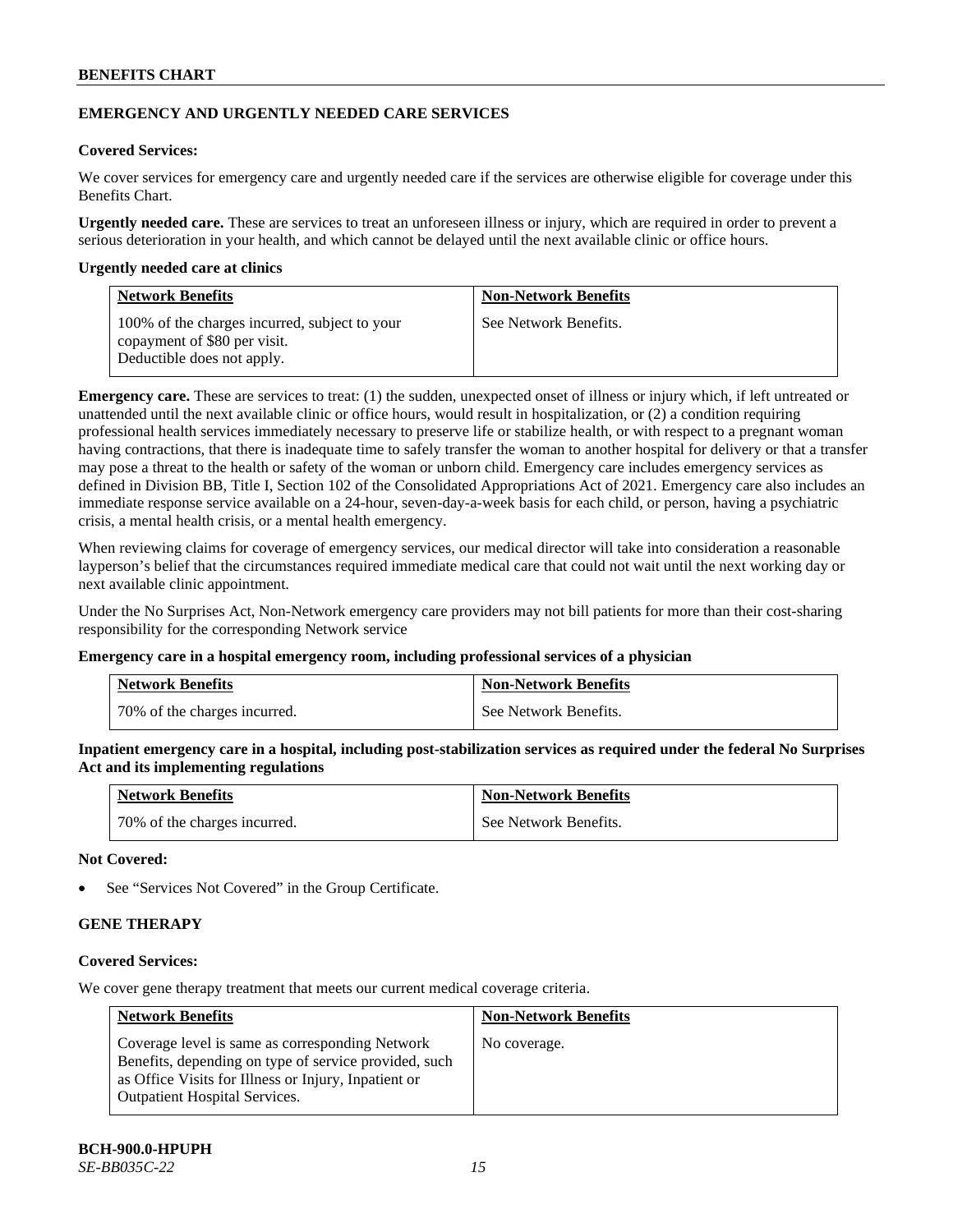# **Limitations:**

- Gene therapy must be provided by a designated provider.
- Specific types of gene therapy are limited to therapies and conditions specified in our medical coverage criteria.

# **Not Covered:**

See "Services Not Covered" in the Group Certificate.

# **HEALTH EDUCATION**

# **Covered Services:**

We cover education for preventive services and education for the management of chronic health problems (such as diabetes). Coverage includes medical nutrition therapy, that is provided by a certified, registered, or licensed health care professional working in a program consistent with the national standards of diabetes self-management education as established by the American Diabetes Association.

| <b>Network Benefits</b>                                     | <b>Non-Network Benefits</b>  |
|-------------------------------------------------------------|------------------------------|
| 100% of the charges incurred.<br>Deductible does not apply. | 50% of the charges incurred. |

# **Not Covered:**

See "Services Not Covered" in the Group Certificate.

# **HOME HEALTH SERVICES**

### **Covered Services:**

We cover the following services:

- Skilled nursing treatment in the home intended to provide a safe transition from other levels of care;
- Physical therapy, occupational therapy, speech therapy, respiratory therapy and other therapeutic services;
- Non-routine prenatal and postnatal services;
- Routine postnatal well child visits as described in the coverage criteria;
- Phototherapy services for newborns;
- Home health aide services and other eligible home health services when provided in your home if you are homebound (i.e., unable to leave home without considerable effort due to a medical condition). Lack of transportation does not constitute homebound status. For phototherapy services for newborns and high risk prenatal services, supplies and equipment are included;
- Total parenteral nutrition/intravenous ("TPN/IV") therapy, equipment, supplies and drugs in connection with IV therapy. IV line care kits are covered under Durable Medical Equipment. You do not need to be homebound to receive total parenteral nutrition/intravenous ("TPN/IV") therapy.
- Palliative care benefits. Palliative care includes symptom management, education and establishing goals of care. We waive the requirement that you be homebound for a limited number of home visits for palliative care (as shown in this Benefits Chart), if you have a life-threatening, non-curable condition which has a prognosis of survival of two years or less. Additional palliative care visits are eligible under the home health services benefit if you are homebound and meet all other requirements defined in this section.

Home health services are eligible and covered only when:

- medically necessary; and
- provided as rehabilitative care, terminal care or maternity care; and
- ordered by a physician, and included in the written home care plan.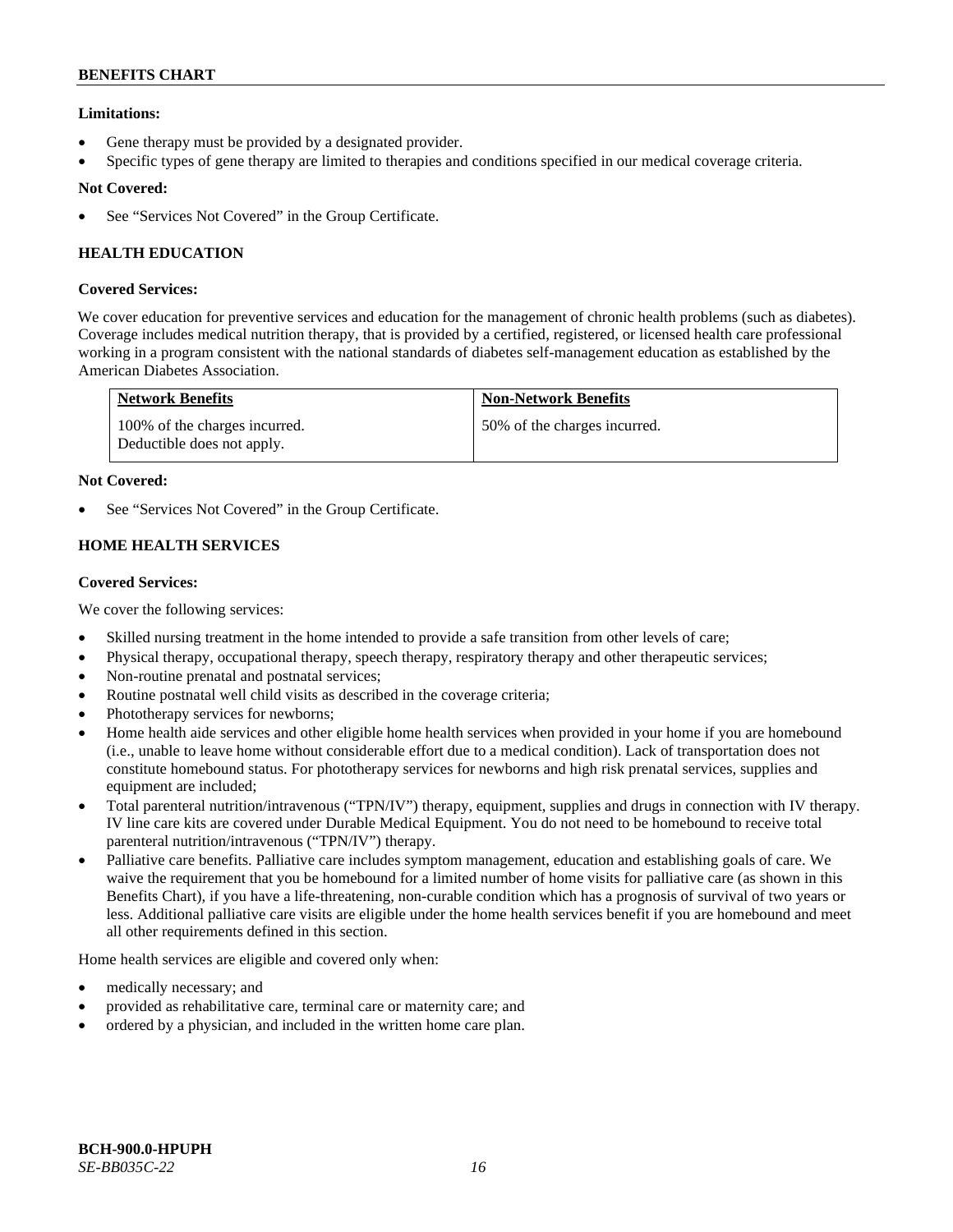### **Physical therapy, occupational therapy, speech therapy, respiratory therapy, home health aide services and palliative care**

| <b>Network Benefits</b>                                                                                     | <b>Non-Network Benefits</b>  |
|-------------------------------------------------------------------------------------------------------------|------------------------------|
| 100% of the charges incurred, subject to your<br>copayment of \$40 per visit.<br>Deductible does not apply. | 50% of the charges incurred. |

If more than one home health visit occurs in a day, a separate copayment applies to each. For example, if an occupational therapist and a physical therapist visit an insured in the same day, a separate copayment will be charged for each visit.

#### **TPN/IV therapy, skilled nursing services, non-routine prenatal/postnatal services and phototherapy**

| <b>Network Benefits</b>                                     | <b>Non-Network Benefits</b>  |
|-------------------------------------------------------------|------------------------------|
| 100% of the charges incurred.<br>Deductible does not apply. | 50% of the charges incurred. |

#### **Routine postnatal well child visit**

| <b>Network Benefits</b>                                     | <b>Non-Network Benefits</b>  |
|-------------------------------------------------------------|------------------------------|
| 100% of the charges incurred.<br>Deductible does not apply. | 50% of the charges incurred. |

#### **Limitations:**

- Home health services are not provided as a substitute for a primary caregiver in the home or as relief (respite) for a primary caregiver in the home. We will not reimburse family members or residents in your home for the above services.
- A service shall not be considered a skilled nursing service merely because it is performed by, or under the direct supervision of, a licensed nurse. Where a service (such as tracheotomy suctioning or ventilator monitoring) or like services, can be safely and effectively performed by a non-medical person (or self-administered), without the direct supervision of a licensed nurse, the service shall not be regarded as a skilled nursing service, whether or not a skilled nurse actually provides the service. The unavailability of a competent person to provide a non-skilled service shall not make it a skilled service when a skilled nurse provides it. Only the skilled nursing component of so-called "blended" services (i.e. services which include skilled and non-skilled components) are covered under this Benefits Chart.

#### **Not Covered:**

- Financial or legal counseling services.
- Housekeeping or meal services in your home.
- Services provided by a family member or enrollee, or a resident in the enrollee's home.
- Vocational rehabilitation and recreational or educational therapy. Recreation therapy is therapy provided solely for the purpose of recreation, including but not limited to: (a) requests for physical therapy or occupational therapy to improve athletic ability, and (b) braces or guards to prevent sports injuries.
- See "Services Not Covered" in the Group Certificate.

# **HOSPICE SERVICES**

#### **Applicable definitions:**

**Part-time.** This is up to two hours of service per day, more than two hours is considered continuous care.

**Continuous care.** This is from two to twelve hours of service per day provided by a registered nurse, licensed practical nurse, or home health aide, during a period of crisis in order to maintain a terminally ill patient at home.

**Appropriate facility.** This is a nursing home, hospice residence, or other inpatient facility.

**Custodial care related to hospice services.** This means providing assistance in the activities of daily living and the care needed by a terminally ill patient which can be provided by primary caregiver (i.e., family member or friend) who is responsible for the patient's home care.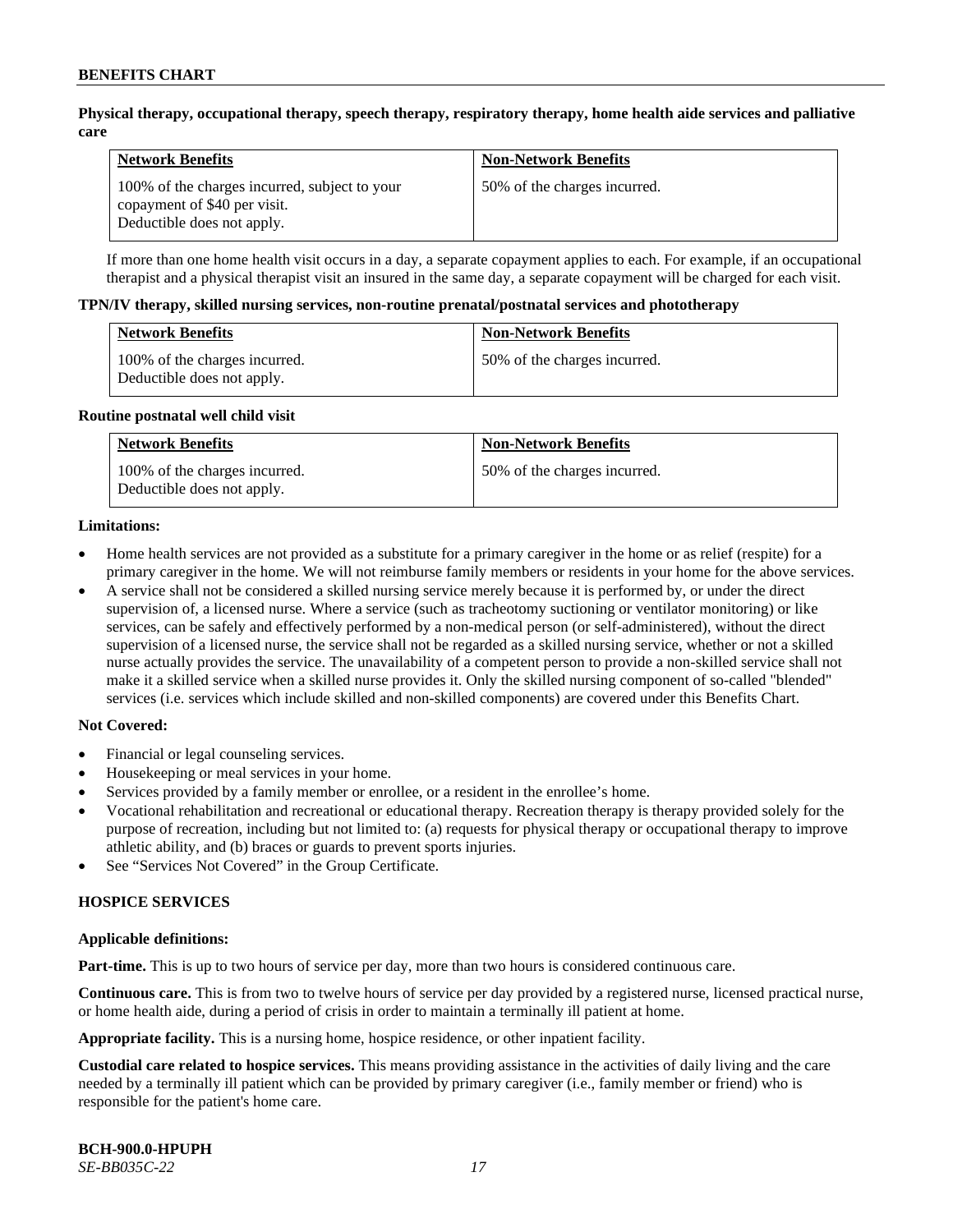# **Covered Services:**

**Hospice program.** We cover the services described below if you are terminally ill and accepted as a hospice program participant. You must meet the eligibility requirements of the program, and elect to receive services through the hospice program. If you elect to receive hospice services, you do so in lieu of curative treatment for your terminal illness for the period you are enrolled in the hospice program.

**Eligibility:** In order to be eligible to be enrolled in the hospice program, you must: (1) be a terminally ill patient (prognosis of six months or less); (2) have chosen a palliative treatment focus (i.e., emphasizing comfort and supportive services rather than treatment attempting to cure the disease or condition); and (3) continue to meet the terminally ill prognosis as reviewed by our medical director or his or her designee over the course of care. You may withdraw from the hospice program at any time.

**Eligible services:** Hospice services include the following services provided in accordance with an approved hospice treatment plan.

- Inpatient services: We cover inpatient services in a hospice facility.
- Home health services:
	- o Part-time care provided in your home by an interdisciplinary hospice team (which may include a physician, nurse, social worker, and spiritual counselor) and medically necessary home health services are covered.
	- One or more periods of continuous care in your home or in a setting which provides day care for pain or symptom management, when medically necessary, will be covered.
- Other services:
	- o Respite care is covered for care in your home or in an appropriate facility, to give your primary caregivers (i.e., family members or friends) rest and/or relief when necessary in order to maintain a terminally ill patient at home.
	- o Medically necessary medications for pain and symptom management.
	- o Semi-electric hospital beds and other durable medical equipment are covered.
	- o Emergency and non-emergency care is covered.

| <b>Network Benefits</b>      | <b>Non-Network Benefits</b>  |
|------------------------------|------------------------------|
| 70% of the charges incurred. | 50% of the charges incurred. |

Respite care is limited to five episodes, up to five days per episode. Inpatient hospice services are limited to 15 days per lifetime.

#### **Not Covered:**

- Financial or legal counseling services.
- Housekeeping or meal services in your home.
- Custodial or maintenance care related to hospice services, whether provided in the home or in a nursing home.
- Any service not specifically described as covered services under this hospice services benefits.
- Any services provided by members of your family or residents in your home.
- See "Services Not Covered" in the Group Certificate.

# **HOSPITAL AND SKILLED NURSING FACILITY SERVICES**

#### **Covered Services:**

We cover services as described below.

#### **Medical or surgical hospital services**

**Inpatient hospital services:** We cover the following medical or surgical services, for the treatment of acute illness or injury, which require the level of care only provided in an acute care facility. These services must be authorized by a physician.

Inpatient hospital services include: room and board; the use of operating or maternity delivery rooms; intensive care facilities; newborn nursery facilities; general nursing care, anesthesia, laboratory and diagnostic imaging services, reconstructive surgery, radiation therapy, physical therapy, prescription drugs or other medications administered during treatment, blood and blood products (unless replaced), and blood derivatives, and other diagnostic or treatment related hospital services; physician and other professional medical and surgical services provided while in the hospital, including gender confirmation surgery that meets medical coverage criteria.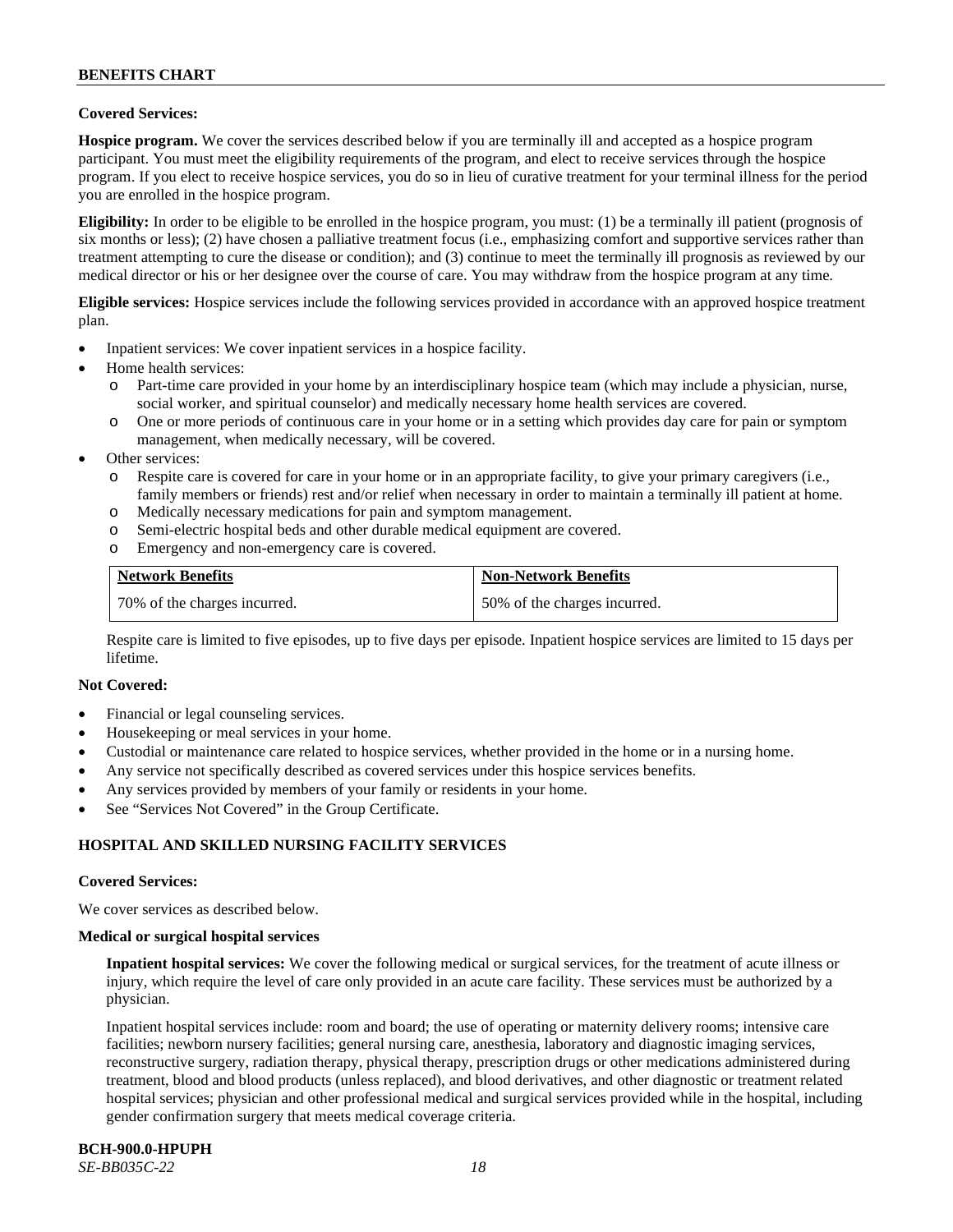Services for items for personal convenience, such as television rental, are not covered.

Group health plans and health insurance issuers generally may not, under Federal law, restrict benefits for any hospital length of stay in connection with childbirth for the mother of newborn child to less than 48 hours following a vaginal delivery, or less than 96 hours following a caesarean section, excluding day of delivery. However, Federal law generally does not prohibit the mother's or newborn's attending provider, after consulting with the mother, from discharging the mother or her newborn earlier than 48 hours (or 96 hours as applicable). In any case plans and issuers may not, under Federal law, require that a provider obtain authorization from the plan or the insurance issuer for prescribing a length of stay not in excess of 48 hours (or 96 hours). A post-discharge follow-up visit is covered under the "Home Health Services" section under "Routine postnatal well child visit".

| <b>Network Benefits</b>      | <b>Non-Network Benefits</b>  |
|------------------------------|------------------------------|
| 70% of the charges incurred. | 50% of the charges incurred. |

Each insured's admission or confinement, including that of a newborn child, is separate and distinct from the admission or confinement of any other insured.

**Outpatient hospital, ambulatory care or surgical facility services:** We cover the following medical and surgical services, for diagnosis or treatment of illness or injury on an outpatient basis. These services must be authorized by a physician.

Outpatient services include: use of operating rooms, maternity delivery rooms or other outpatient departments, rooms or facilities; and the following outpatient services: general nursing care, anesthesia, laboratory and diagnostic imaging services, reconstructive surgery, dialysis, radiation therapy, physical therapy, drugs administered during treatment, blood and blood products (unless replaced), and blood derivatives, and other diagnostic or treatment related outpatient services; physician and other professional medical and surgical services provided while an outpatient, including gender confirmation surgery that meets medical coverage criteria.

To see the benefit level for diagnostic imaging services, laboratory services and physical therapy, see the benefits under diagnostic imaging services, laboratory services and physical therapy.

| <b>Network Benefits</b>      | <b>Non-Network Benefits</b>  |
|------------------------------|------------------------------|
| 70% of the charges incurred. | 50% of the charges incurred. |

**Skilled nursing facility care:** We cover room and board, daily skilled nursing and related ancillary services for post-acute treatment and rehabilitative care of illness or injury that meets medical coverage criteria. We also cover the costs of skilled nursing care in a hospital if the level of care needed by the insured has been reclassified from acute care to skilled nursing care and no designated skilled nursing care beds or swing beds are available in the hospital or in another hospital or health care facility within a thirty-mile radius of the hospital.

| <b>Network Benefits</b>      | <b>Non-Network Benefits</b>  |
|------------------------------|------------------------------|
| 70% of the charges incurred. | 50% of the charges incurred. |

**Not Covered:**

- Services for items for personal convenience, such as television rental, are not covered.
- See "Services Not Covered" in the Group Certificate.

### **INFERTILITY DIAGNOSIS**

#### **Covered Services:**

We cover the diagnosis of infertility. These services include diagnostic procedures and tests provided in connection with an infertility evaluation, office visits and consultations to diagnose infertility.

| <b>Network Benefits</b>      | <b>Non-Network Benefits</b>  |
|------------------------------|------------------------------|
| 70% of the charges incurred. | 50% of the charges incurred. |

Coverage is limited to office visits and consultations to diagnose infertility. Treatment is not covered.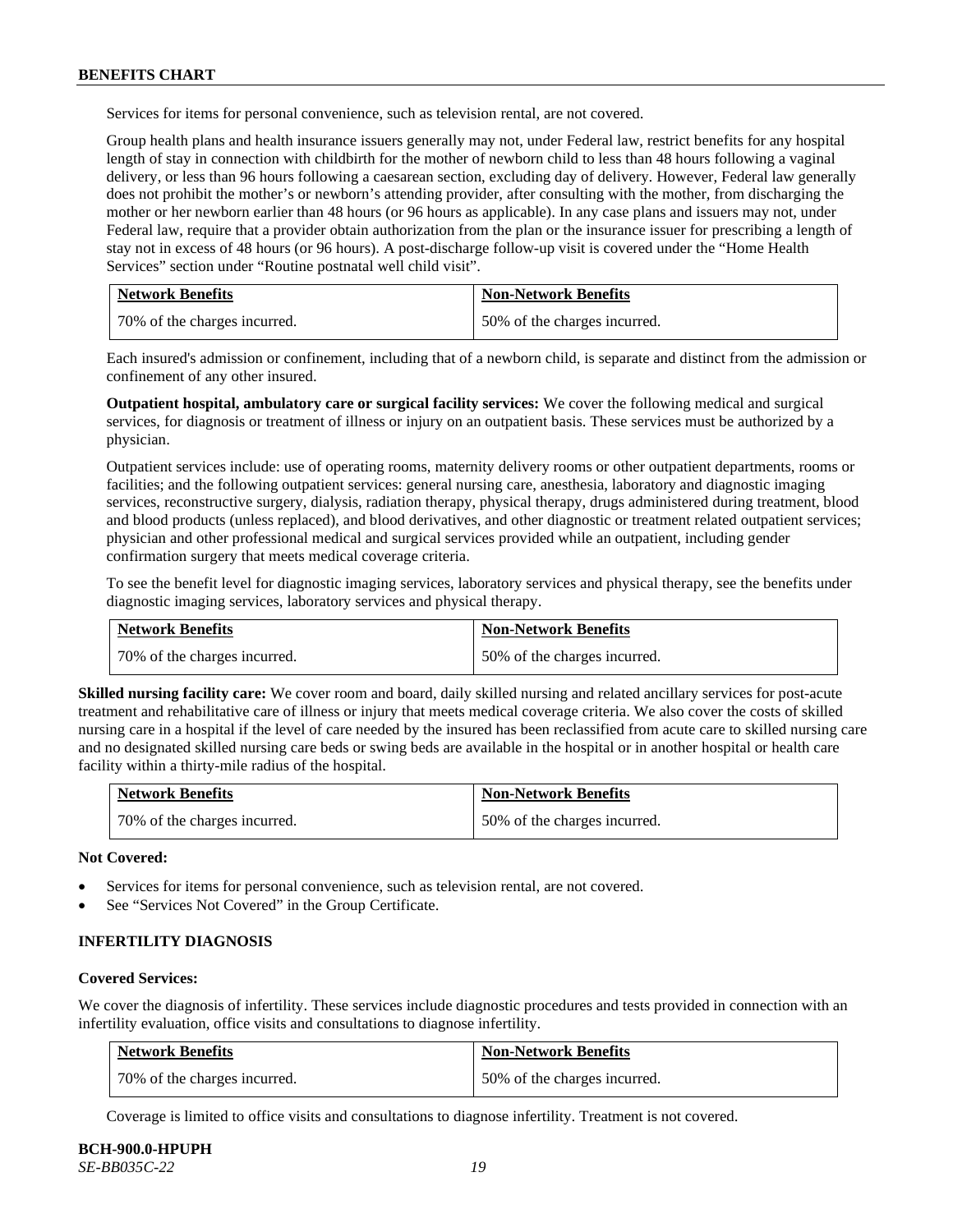### **Not Covered:**

- Infertility/fertility treatment, including but not limited to, office visits, laboratory services, diagnostic imaging services and fertility drugs; reversal of sterilization; and sperm, ova or embryo acquisition, retrieval or storage; however, we cover office visits and consultations to diagnose infertility.
- Services related to the establishment of surrogate pregnancy and fees for a surrogate. However, pregnancy and maternity services are covered for an insured under this Benefits Chart, including a surrogate pregnancy.
- See "Services Not Covered" in the Group Certificate.

# **LABORATORY SERVICES**

### **Covered Services:**

We cover laboratory tests when ordered by a provider and provided in a clinic or outpatient hospital facility (to see the benefit level for inpatient hospital or skilled nursing facility services, see benefits under Inpatient Hospital and Skilled Nursing Facility Services).

### **Prostate-specific antigen (PSA) testing**

| <b>Network Benefits</b>                                     | <b>Non-Network Benefits</b>  |
|-------------------------------------------------------------|------------------------------|
| 100% of the charges incurred.<br>Deductible does not apply. | 50% of the charges incurred. |

#### **All other laboratory services**

### **Services for illness or Injury**

| <b>Network Benefits</b>                                     | <b>Non-Network Benefits</b>  |
|-------------------------------------------------------------|------------------------------|
| 100% of the charges incurred.<br>Deductible does not apply. | 50% of the charges incurred. |

#### **Preventive services**

Laboratory services associated with preventive services are covered at the benefit level shown in the "Preventive Services" section of this Benefits Chart.

# **Not Covered:**

See "Services Not Covered" in the Group Certificate.

# **MASTECTOMY RECONSTRUCTION BENEFIT**

#### **Covered Services:**

We cover reconstruction of the breast on which the mastectomy has been performed; surgery and reconstruction of the other breast to produce symmetrical appearance, and prostheses and physical complications of all stages of mastectomy, including lymphedemas.

| <b>Non-Network Benefits</b>                                                                                                                                                                                  |
|--------------------------------------------------------------------------------------------------------------------------------------------------------------------------------------------------------------|
| Coverage level is same as corresponding Non-Network<br>Benefits, depending on type of service provided, such<br>as Office Visits for Illness or Injury, Inpatient or<br><b>Outpatient Hospital Services.</b> |
|                                                                                                                                                                                                              |

#### **Not Covered:**

See "Services Not Covered" in the Group Certificate.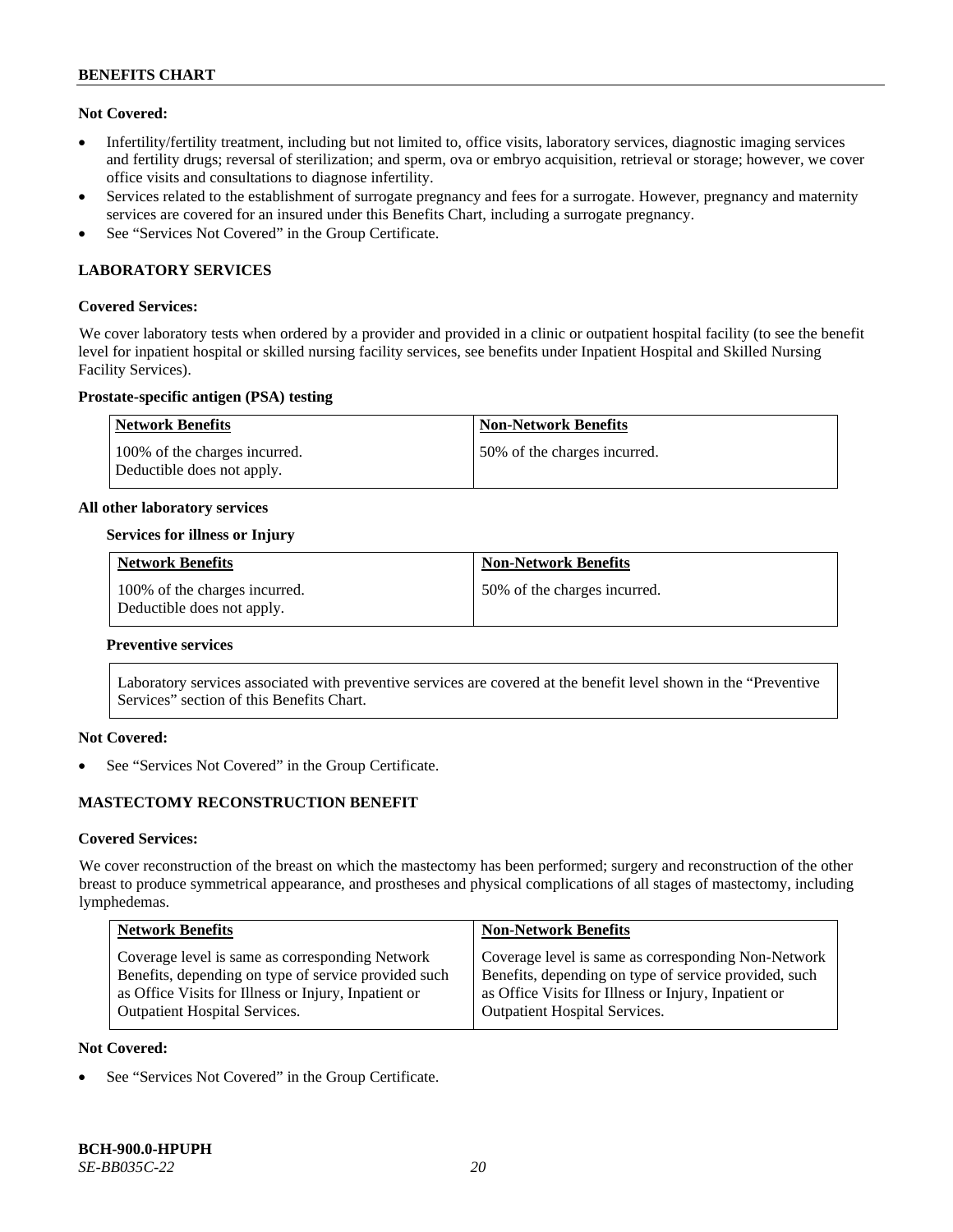# **MEDICATION THERAPY DISEASE MANAGEMENT PROGRAM**

# **Covered Services:**

If you meet our criteria for coverage, you may qualify for our medication therapy disease management program.

The program covers consultations with a designated pharmacist.

Covered services are based on established medical policies, which are subject to periodic review and modification by the medical directors. These medical policies (medical coverage criteria) are available by logging on to your account at [HealthPartnersUnityPointHealth.com](https://www.healthpartnersunitypointhealth.com/) or by calling Member Services.

| <b>Network Benefits</b>                                     | <b>Non-Network Benefits</b> |
|-------------------------------------------------------------|-----------------------------|
| 100% of the charges incurred.<br>Deductible does not apply. | No coverage.                |

### **Not Covered:**

See "Services Not Covered" in the Group Certificate.

# **OFFICE VISITS FOR ILLNESS OR INJURY**

### **Covered Services:**

We cover the following when medically necessary: professional medical and surgical services and related supplies, including biofeedback, of physicians and other health care providers; obstetric/gynecological (OB/GYN) services, blood and blood products (unless replaced) and blood derivatives.

We cover diagnosis and treatment of illness or injury to the eyes. Where contact or eyeglass lenses are prescribed as medically necessary for the post-operative treatment of cataracts or for the treatment of aphakia, acute or chronic corneal pathology, or keratoconus, we cover the initial evaluation, lenses and fitting. Insureds must pay for lens replacement beyond the initial pair.

We cover allergy testing based on established medical policies.

Services received via video, e-visits or telephone are covered under the "Telehealth/Telemedicine Services" section of this Benefits Chart.

# **Office visits**

# **Primary care providers**

| <b>Network Benefits</b>                                                                                     | <b>Non-Network Benefits</b>  |
|-------------------------------------------------------------------------------------------------------------|------------------------------|
| 100% of the charges incurred, subject to your<br>copayment of \$40 per visit.<br>Deductible does not apply. | 50% of the charges incurred. |

#### **Specialty care providers**

| <b>Network Benefits</b>                                                                                     | <b>Non-Network Benefits</b>  |
|-------------------------------------------------------------------------------------------------------------|------------------------------|
| 100% of the charges incurred, subject to your<br>copayment of \$80 per visit.<br>Deductible does not apply. | 50% of the charges incurred. |

#### **Convenience clinics**

| <b>Network Benefits</b>                                                                                     | <b>Non-Network Benefits</b>  |
|-------------------------------------------------------------------------------------------------------------|------------------------------|
| 100% of the charges incurred, subject to your<br>copayment of \$20 per visit.<br>Deductible does not apply. | 50% of the charges incurred. |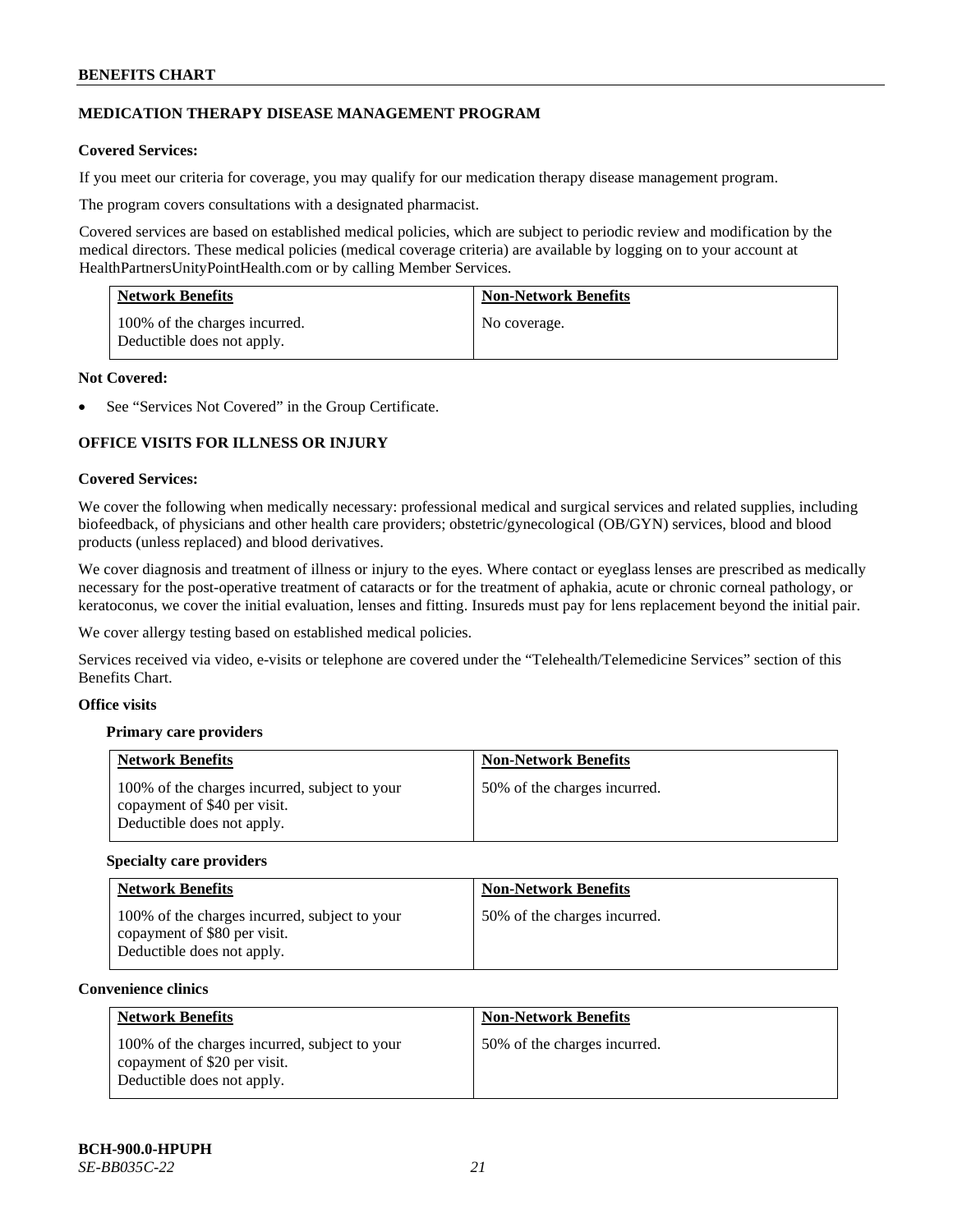# **Injections administered in a physician's office, other than immunizations**

### **Allergy injections**

| <b>Network Benefits</b>                                                                                              | <b>Non-Network Benefits</b>  |
|----------------------------------------------------------------------------------------------------------------------|------------------------------|
| 100% of the charges incurred, subject to your<br>copayment of \$2 per date of service.<br>Deductible does not apply. | 50% of the charges incurred. |

### **All other injections**

| <b>Network Benefits</b>                                                                                              | <b>Non-Network Benefits</b>  |
|----------------------------------------------------------------------------------------------------------------------|------------------------------|
| 100% of the charges incurred, subject to your<br>copayment of \$2 per date of service.<br>Deductible does not apply. | 50% of the charges incurred. |

### **Not Covered:**

- Court ordered treatment.
- See "Services Not Covered" in the Group Certificate.

# **PEDIATRIC EYEWEAR**

### **Covered Services:**

We cover pediatric eyewear for children.

Routine eye exams are covered under the "Preventive Services" section of this Benefits Chart.

| <b>Network Benefits</b>      | <b>Non-Network Benefits</b> |
|------------------------------|-----------------------------|
| 70% of the charges incurred. | No coverage.                |

#### **Limitations:**

- Coverage under this provision will continue until the end of the month in which the child turns age 19.
- Limited to one of the following per calendar year:
	- o one pair of eyeglasses, including one set of prescription lenses, frames from our designated eyewear collection, and anti-scratch coating; or
	- o one pair of non-disposable contact lenses; or
	- a one-year supply of disposable contact lenses.
- Contact lens fittings are limited to two per calendar year.

# **Not Covered:**

- Frames that are not included in our designated eyewear collection. However, one pair of lenses will be covered if an insured chooses frames outside our designated eyewear collection.
- More than one pair of lenses or frames or non-disposable contacts per calendar year, regardless of the reason. This includes replacement of eyeglasses or contact lenses due to loss, breakage, theft, or change in prescription.
- Safety glasses or goggles for sports or vocational reasons.
- Upgrades including, but not limited to, UV protection and no-line multifocal lenses.
- See "Services Not Covered" in the Group Certificate.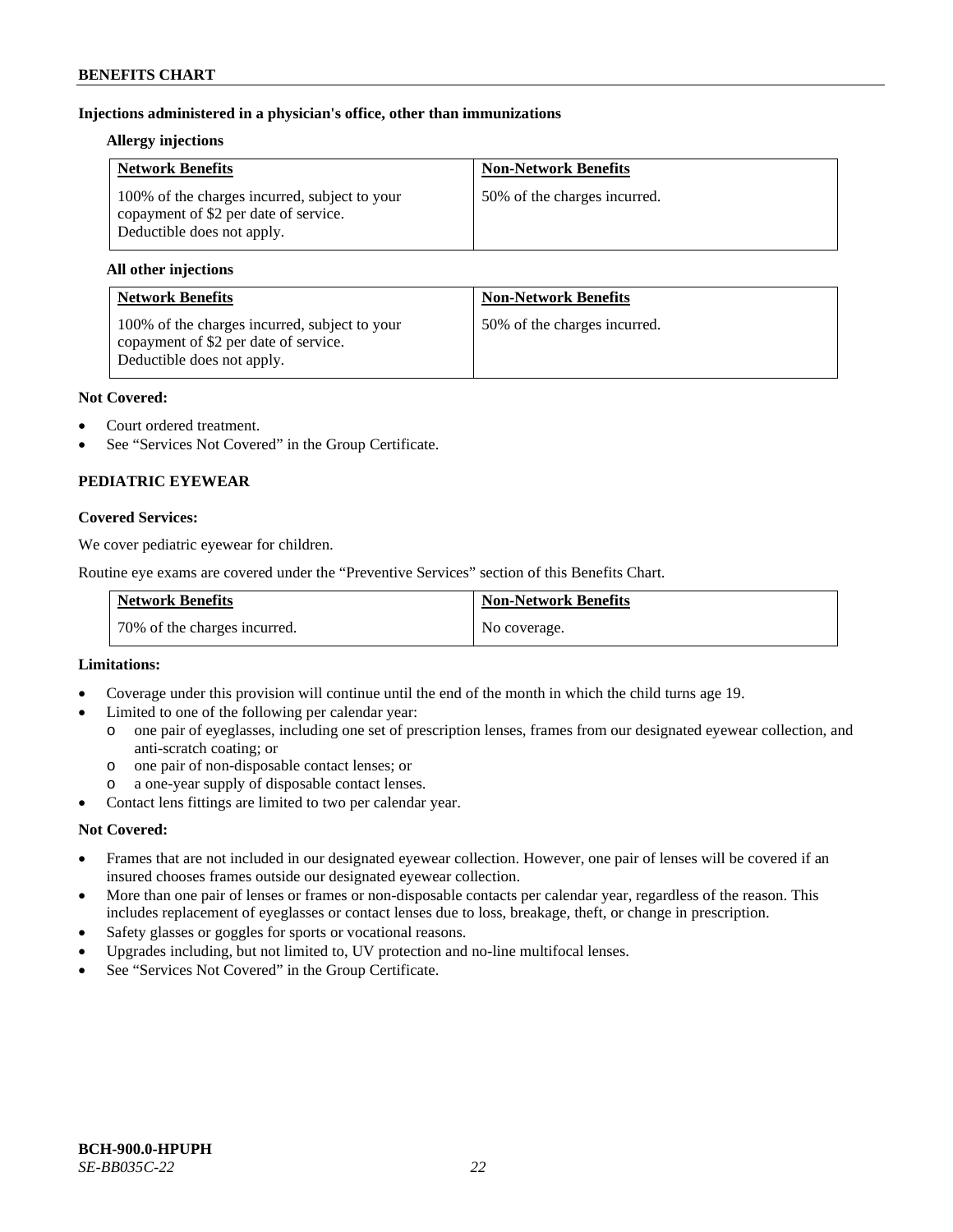# **PHYSICAL THERAPY, OCCUPATIONAL THERAPY AND SPEECH THERAPY**

# **Covered Services:**

We cover the following physical therapy, occupational therapy and speech therapy services:

- Medically necessary rehabilitative care to correct the effects of illness or injury.
- Habilitative care rendered for congenital, developmental or medical conditions which have significantly limited the successful initiation of normal speech and normal motor development.

Massage therapy which is performed in conjunction with other treatment/modalities by a physical or occupational therapist, is part of a prescribed treatment plan and is not billed separately is covered.

We cover services provided in a clinic. We also cover physical therapy provided in an outpatient hospital facility. To see the benefit level for inpatient hospital or skilled nursing facility services, see benefits under the "Inpatient Hospital and Skilled Nursing Facility Services" section in this Benefits Chart.

### **Rehabilitative care**

| <b>Network Benefits</b>                                                                                     | <b>Non-Network Benefits</b>  |
|-------------------------------------------------------------------------------------------------------------|------------------------------|
| 100% of the charges incurred, subject to your<br>copayment of \$40 per visit.<br>Deductible does not apply. | 50% of the charges incurred. |

### **Habilitative care**

| <b>Network Benefits</b>                                                                                     | <b>Non-Network Benefits</b>  |
|-------------------------------------------------------------------------------------------------------------|------------------------------|
| 100% of the charges incurred, subject to your<br>copayment of \$40 per visit.<br>Deductible does not apply. | 50% of the charges incurred. |

# **Not Covered:**

- Massage therapy for the purpose of comfort or convenience of the insured.
- See "Services Not Covered" in the Group Certificate.

# **PRE-DIABETES DISEASE MANAGEMENT PROGRAM**

# **Covered Services:**

If you meet our criteria for coverage, you may qualify for the Pre-diabetes Disease Management program through Omada Health. The program covers group health coaching which focuses on weight loss, exercise, behavior modification and health education at select locations determined by the plan.

| Network Benefits                                            | <b>Non-Network Benefits</b> |
|-------------------------------------------------------------|-----------------------------|
| 100% of the charges incurred.<br>Deductible does not apply. | Not applicable.             |

# **Not Covered:**

See "Services Not Covered" in the Group Certificate.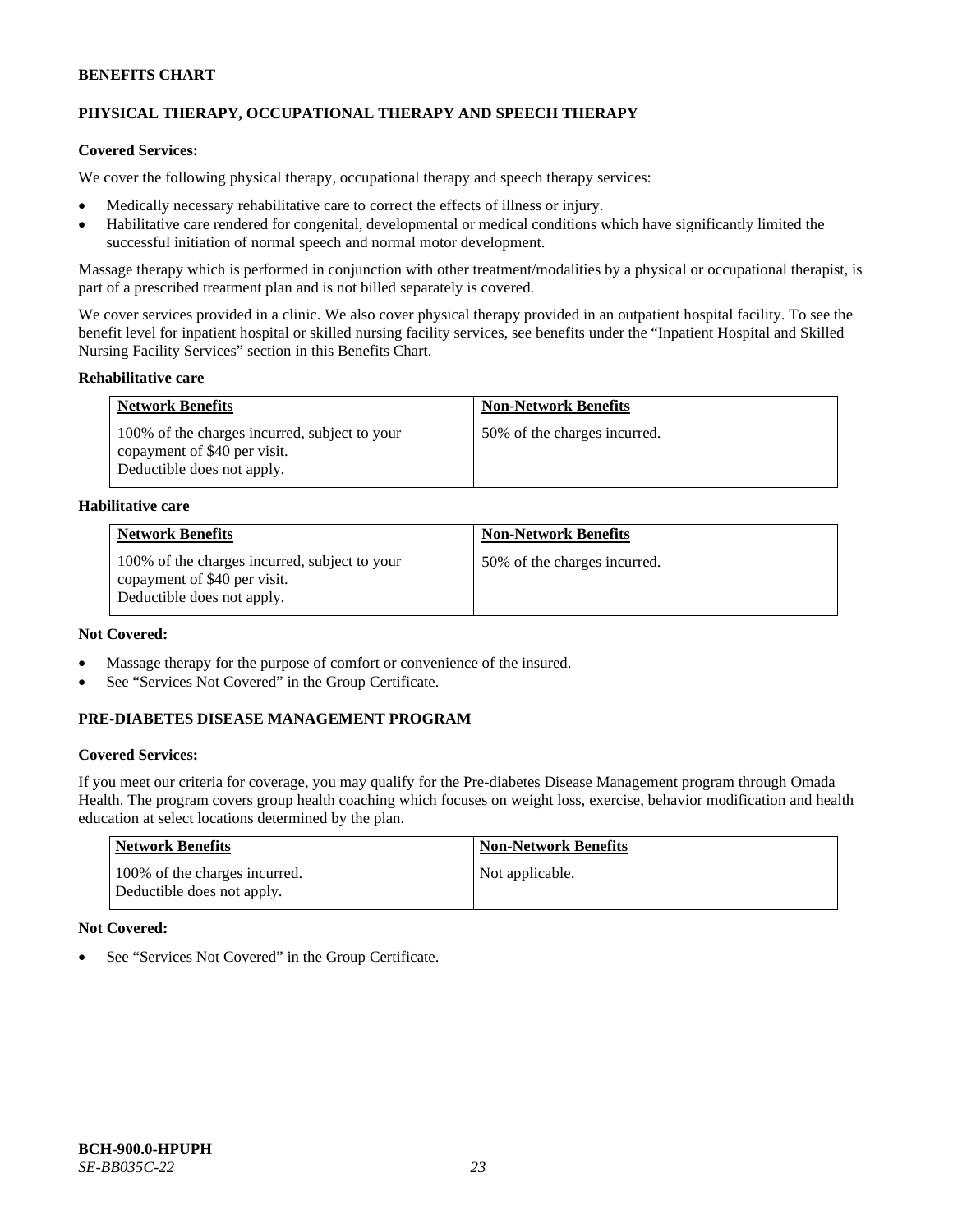# **PRESCRIPTION DRUG SERVICES**

# **Covered Services:**

We cover prescription drugs and medications, which can be self-administered or are administered in a physician's office. We cover off-label use of formulary drugs to treat cancer if the drug is recognized for the treatment of cancer in an authoritative compendia used by the Medicare program and when an appropriate level of evidence or medical necessity is met.

### **For Network Benefits, drugs and medications must be obtained at a Network Pharmacy.**

**If a copayment is required, you must pay one copayment for each 31-day supply, or portion thereof, unless otherwise indicated below.**

### **Outpatient drugs (except as specified below)**

| <b>Network Benefits</b>                                                                                                                    | <b>Non-Network Benefits</b>  |
|--------------------------------------------------------------------------------------------------------------------------------------------|------------------------------|
| 100% of the charges incurred, subject to your<br>copayment of \$30 for generic formulary drugs and \$60<br>for brand name formulary drugs. | 50% of the charges incurred. |
| In no event will your cost for a formulary insulin drug<br>exceed \$25.                                                                    |                              |
| Non-formulary drugs are covered at 100% of the<br>charges incurred, subject to your copayment of \$125.                                    |                              |
| Deductible does not apply.                                                                                                                 |                              |

### **Mail order drugs**

| <b>Network Benefits</b>                                                                                                                                                                                                                               | <b>Non-Network Benefits</b>                                                                                                |
|-------------------------------------------------------------------------------------------------------------------------------------------------------------------------------------------------------------------------------------------------------|----------------------------------------------------------------------------------------------------------------------------|
| For your convenience, you may also get up to a 93-day<br>supply of outpatient prescription drugs that can be self-<br>administered through the designated mail order service.<br>Specialty drugs are not available through the mail order<br>service. | Mail order drugs are only available through the<br>designated mail order service.<br>See Network mail order drugs benefit. |

# **Specialty drugs that are self-administered**

| <b>Network Benefits</b>                                                                                                                    | <b>Non-Network Benefits</b> |
|--------------------------------------------------------------------------------------------------------------------------------------------|-----------------------------|
| 80% of the charges incurred, up to a maximum<br>copayment of \$500.<br>Deductible does not apply.                                          | No coverage.                |
| For Network Benefits, specialty drugs are limited to<br>drugs on the specialty drug list and must be obtained<br>from a designated vendor. |                             |

In order for the plan to better manage available manufacturer-funded copayment assistance, copayments for certain specialty medications may vary and be set to approximate the maximum of any available manufacturer-funded copayment assistance programs. However, in no case will true out-of-pocket costs to the insured be greater than the maximum copayment/coinsurance shown in this Benefits Chart. Manufacturer-funded copayment assistance received by an insured will not apply to the insured's annual deductible or out-of-pocket limit.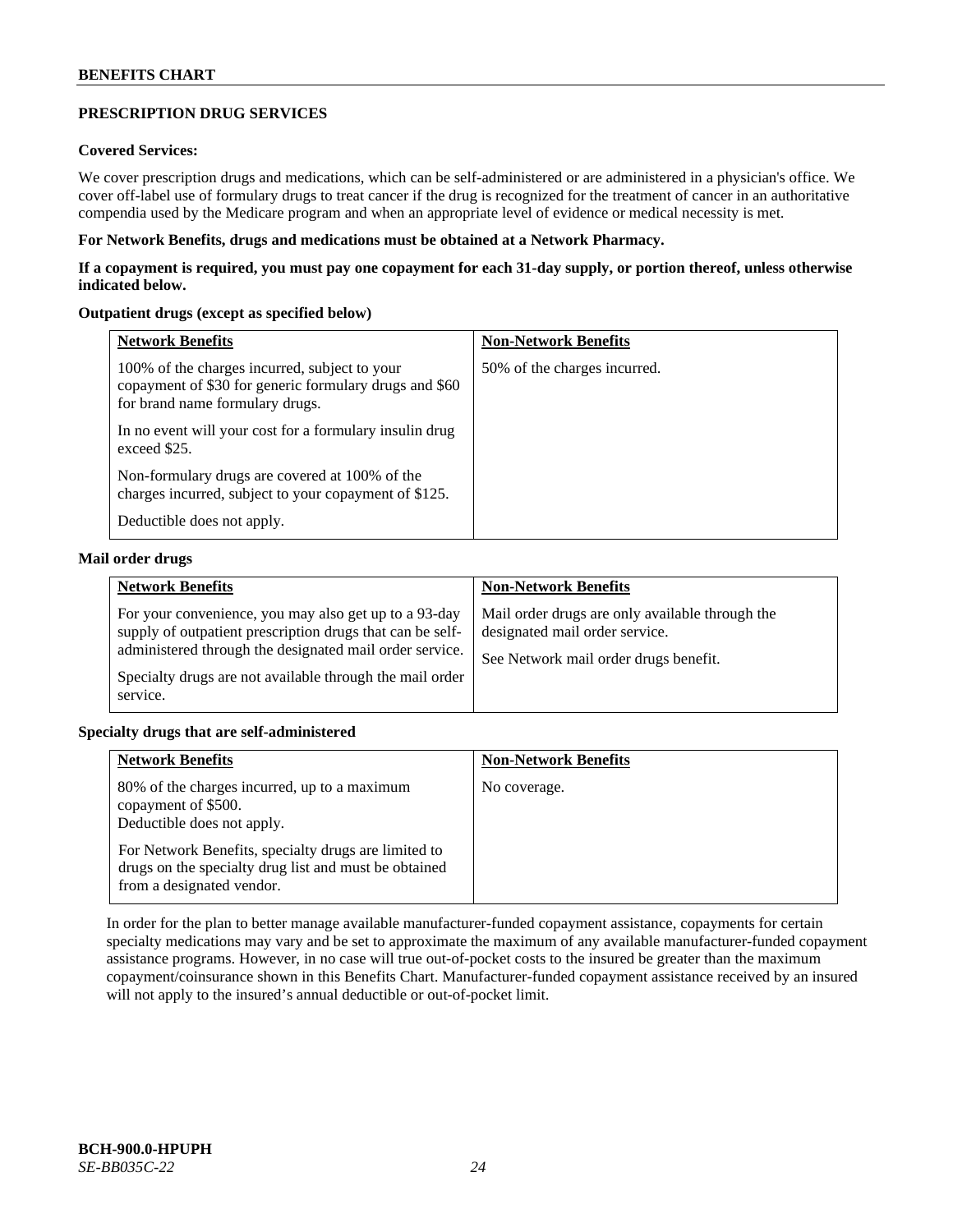# **Drugs for treatment of growth deficiency**

| <b>Network Benefits</b>                                                                                                                            | <b>Non-Network Benefits</b>  |
|----------------------------------------------------------------------------------------------------------------------------------------------------|------------------------------|
| 70% of the charges incurred.<br>Deductible does not apply.                                                                                         | 50% of the charges incurred. |
| For Network Benefits, growth deficiency drugs are<br>limited to drugs on the specialty drug list and must be<br>obtained from a designated vendor. |                              |

**Tobacco cessation drugs are covered for all FDA-approved tobacco cessation drugs (including over-the-counter drugs) for a minimum of 90 days.** Must be prescribed by a physician or legally authorized health care provider and purchased at a pharmacy.

| <b>Network Benefits</b>                                     | <b>Non-Network Benefits</b>  |
|-------------------------------------------------------------|------------------------------|
| 100% of the charges incurred.<br>Deductible does not apply. | 50% of the charges incurred. |

### **Contraceptive drugs**

| <b>Network Benefits</b>                                                                                                                                         | <b>Non-Network Benefits</b>  |
|-----------------------------------------------------------------------------------------------------------------------------------------------------------------|------------------------------|
| 100% of the charges incurred for formulary drugs.<br>Deductible does not apply.                                                                                 | 50% of the charges incurred. |
| If a physician requests that a non-formulary<br>contraceptive drug be dispensed as written, the drug<br>will be covered at 100%, not subject to the deductible. |                              |

**ACA preventive medications.** We cover preventive medications currently recommended by USPSTF with an A or B rating if they are prescribed by your medical provider and they are listed on our Commercial ACA Preventive Drug List. Preventive medications are subject to periodic review and modification. Changes would be effective in accordance with the federal rules and reflected in our current medical coverage criteria for preventive care services.

| <b>Network Benefits</b>                                     | <b>Non-Network Benefits</b>  |
|-------------------------------------------------------------|------------------------------|
| 100% of the charges incurred.<br>Deductible does not apply. | 50% of the charges incurred. |

**Limitations:**

- Certain drugs may require prior authorization as indicated on the formulary. We may require prior authorization for the drug and also the site where the drug will be provided. Certain drugs are subject to our utilization review process and quantity limits as indicated on our formulary.
- Certain non-formulary drugs require prior authorization. In addition, certain drugs may be subject to any quantity limits applied as part of our trial program. The trial drug program applies to new prescriptions for certain drugs which have high toxicity, low tolerance, high costs and/or high potential for waste. Trial drugs are indicated on the formulary and/or the specialty drug list. Your first fill of a trial drug may be limited to less than a month supply. If the drug is well tolerated and effective, you will receive the remainder of your first month supply.
- If an insured requests a brand name drug when there is a generic equivalent, the brand name drug will be covered up to the charge that would apply to the generic drug, minus any required copayment. If a physician requests that a brand name drug be dispensed as written, the drug will be paid at the non-formulary benefit.
- We may require insureds to try over-the-counter (OTC) drug alternatives before approving more costly formulary prescription drugs.
- Unless otherwise specified in the "Prescription Drug Services" section, you may receive up to a 31-day supply per prescription.
- A 93-day supply will be covered and dispensed only at pharmacies that participate in our extended day supply program.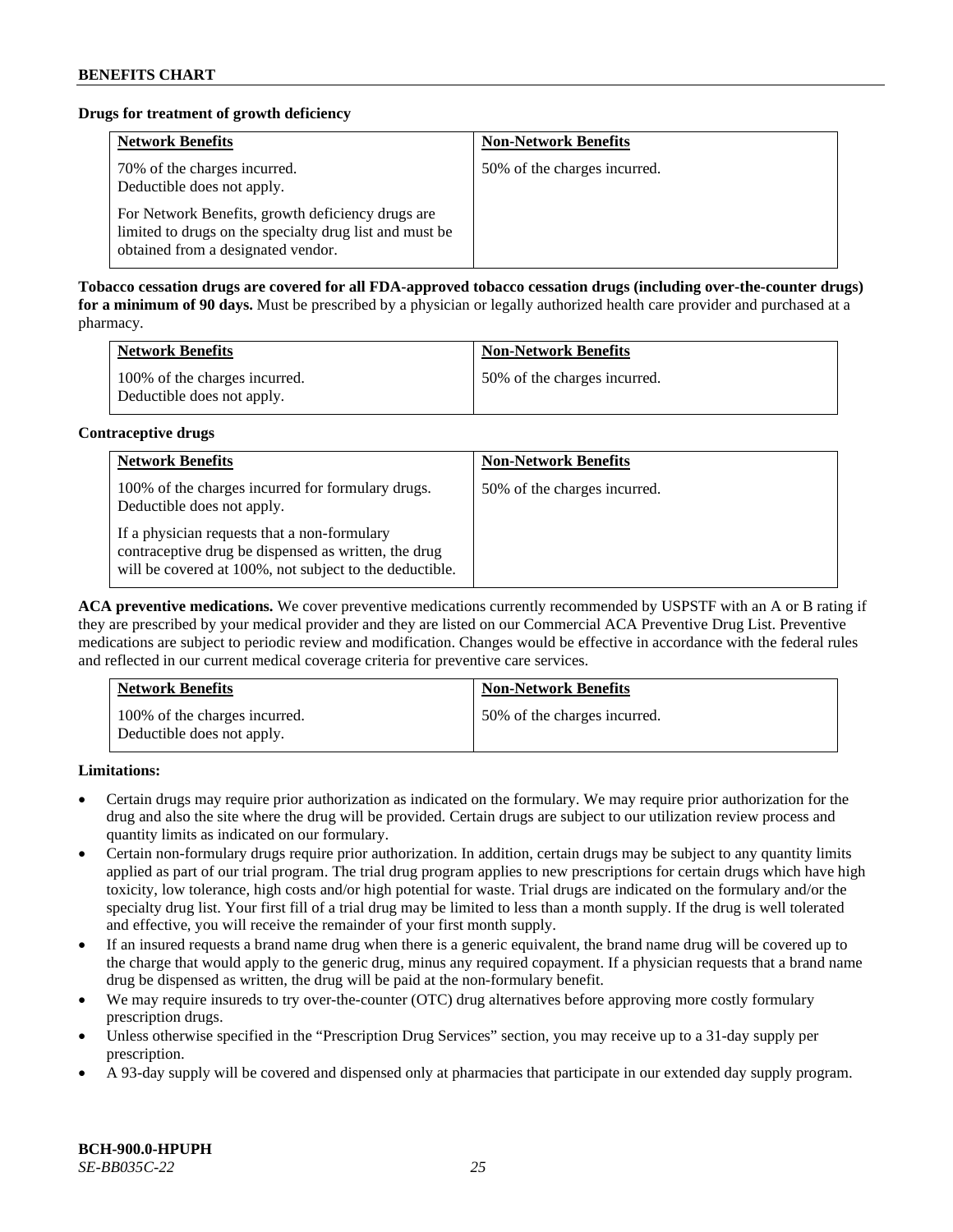- New prescriptions to treat certain chronic conditions are limited to a 31-day supply.
- No more than a 31-day supply of specialty drugs will be covered and dispensed at a time, unless it is a manufacturer supplied drug that cannot be split that supplies the insured with more than a 31-day supply.

# **Not Covered:**

- Replacement of prescription drugs, medications, equipment and supplies due to loss, damage or theft.
- Nonprescription (over the counter) drugs or medications, including, but not limited to, vitamins, supplements, homeopathic remedies, and non-FDA approved drugs, unless listed on the formulary and prescribed by a physician or legally authorized health care provider under applicable state and federal law. We cover off-label use of drugs to treat cancer as specified in the "Prescription Drug Services" section of this Benefits Chart. This exclusion does not include over-the-counter contraceptives for women as allowed under the Affordable Care Act when the insured obtains a prescription for the item. In addition, if the insured obtains a prescription, this exclusion does not include aspirin to prevent cardiovascular disease for men and women of certain ages; folic acid supplements for women who may become pregnant; fluoride chemoprevention supplements for children without fluoride in their water source; and iron supplements for children ages 6-12 months old who are at risk for anemia.
- All drugs used for sexual dysfunction.
- Fertility drugs.
- Medical cannabis.
- Drugs on the Excluded Drug List. The Excluded Drug List includes select drugs within a therapy class that are not eligible for coverage. This includes drugs that may be excluded for certain indications. The Excluded Drug List is available a[t HealthPartnersUnityPointHealth.com.](https://www.healthpartnersunitypointhealth.com/)
- Drugs that are newly approved by the FDA until they are reviewed and approved by HealthPartners UnityPoint Health Pharmacy and Therapeutics Committee.
- Medical devices approved by the FDA will not be covered under the "Prescription Drug Services" section unless they are on our formulary. Covered medical devices are generally submitted and reimbursed under your medical benefits.
- See "Services Not Covered" in the Group Certificate.

# **PREVENTIVE SERVICES**

# **Applicable definitions:**

**Routine preventive services** are routine healthcare services that include screenings, check-ups and counseling to prevent illness, disease or other health problems before symptoms occur.

**Diagnostic services** are services to help a provider understand your symptoms, diagnose illness and decide what treatment may be needed. They may be the same services that are listed as preventive services, but they are being used as diagnostic services. Your provider will determine if these services are preventive or diagnostic. These services are not preventive if received as part of a visit to diagnose, manage or maintain an acute or chronic medical condition, illness or injury. When that occurs, unless otherwise indicated below, standard deductibles, copayments or coinsurance apply.

# **Covered Services:**

We cover preventive services which meet any of the requirements under the Affordable Care Act (ACA) shown in the bulleted items below. These preventive services are covered at 100% under the network benefits with no deductible, copayments or coinsurance. If a preventive service is not required by the ACA and it is covered at a lower benefit level, it will be specified below. Preventive benefits mandated under the ACA are subject to periodic review and modification. Changes would be effective in accordance with the federal rules. Preventive services mandated by the ACA include:

- Evidence-based items or services that have in effect a rating of A or B in the current recommendations of the United States Preventive Services Task Force with respect to the individual;
- Immunizations for routine use in children, adolescents and adults that have in effect a recommendation from the Advisory Committee on Immunization Practices of the Centers for Disease Control and Prevention with respect to the individual;
- With respect to infants, children and adolescents, evidence-informed preventive care and screenings provided for in comprehensive guidelines supported by the Health Resources and Services Administration; and
- With respect to women, preventive care and screenings provided for in comprehensive guidelines supported by the Health Resources and Services Administration.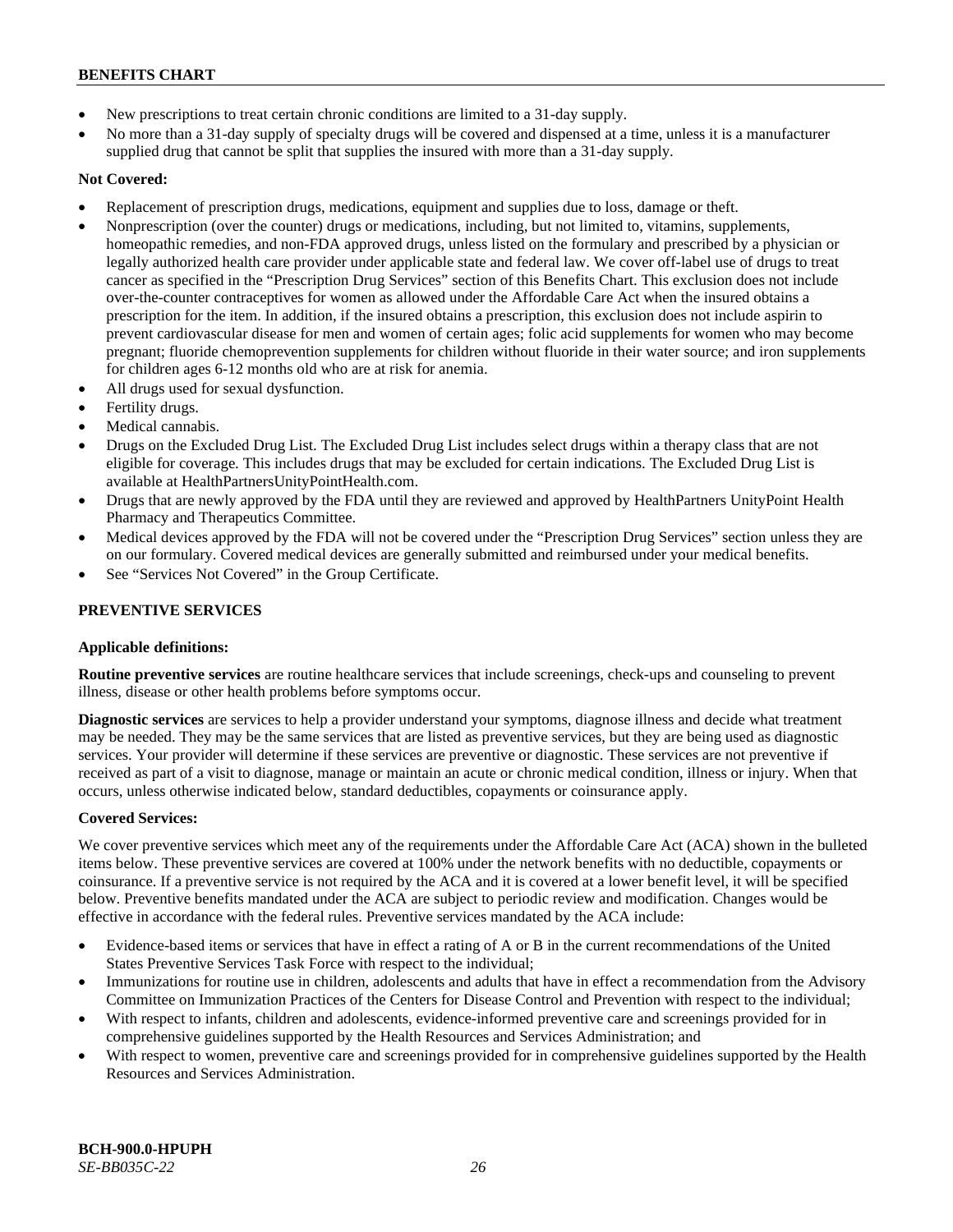Covered services are based on established medical policies, which are subject to periodic review and modification by the medical or dental directors. These medical policies (medical coverage criteria) are available by calling Member Services, or logging on to your account at [HealthPartnersUnityPointHealth.com.](https://www.healthpartnersunitypointhealth.com/)

### **ACA and state mandated preventive services are covered as follows:**

**Routine health exams and periodic health assessments.** A physician or health care provider will counsel you as to how often health assessments are needed based on age, sex and health status. This includes screening and counseling for tobacco use and all FDA approved tobacco cessation medications including over-the-counter drugs (as shown in the "Prescription Drug Services" section).

| <b>Network Benefits</b>                                     | <b>Non-Network Benefits</b>  |
|-------------------------------------------------------------|------------------------------|
| 100% of the charges incurred.<br>Deductible does not apply. | 50% of the charges incurred. |

**Child health supervision services.** This includes pediatric preventive services such as newborn screenings, appropriate immunizations (including HPV immunizations), developmental assessments and laboratory services appropriate to the age of the child from birth to 72 months and appropriate immunizations to age 18.

| <b>Network Benefits</b>                                     | <b>Non-Network Benefits</b>  |
|-------------------------------------------------------------|------------------------------|
| 100% of the charges incurred.<br>Deductible does not apply. | 50% of the charges incurred. |

#### **Routine prenatal care and exams**

| <b>Network Benefits</b>                                     | <b>Non-Network Benefits</b>  |
|-------------------------------------------------------------|------------------------------|
| 100% of the charges incurred.<br>Deductible does not apply. | 50% of the charges incurred. |

**Routine postnatal care.** This includes health exams, assessments, education and counseling relating to the period immediately after childbirth.

| <b>Network Benefits</b>                                     | <b>Non-Network Benefits</b>  |
|-------------------------------------------------------------|------------------------------|
| 100% of the charges incurred.<br>Deductible does not apply. | 50% of the charges incurred. |

**Routine screening procedures for cancer.** This includes colorectal screening or other cancer screenings recommended by the USPSTF with an A or B rating. Women's preventive health services below describe additional routine screening procedures for cancer.

| <b>Network Benefits</b>                                     | <b>Non-Network Benefits</b>  |
|-------------------------------------------------------------|------------------------------|
| 100% of the charges incurred.<br>Deductible does not apply. | 50% of the charges incurred. |

**Professional voluntary family planning services.** This includes services to prevent or delay a pregnancy, including counseling and education. Services must be provided by a licensed provider.

| <b>Network Benefits</b>                                     | <b>Non-Network Benefits</b>  |
|-------------------------------------------------------------|------------------------------|
| 100% of the charges incurred.<br>Deductible does not apply. | 50% of the charges incurred. |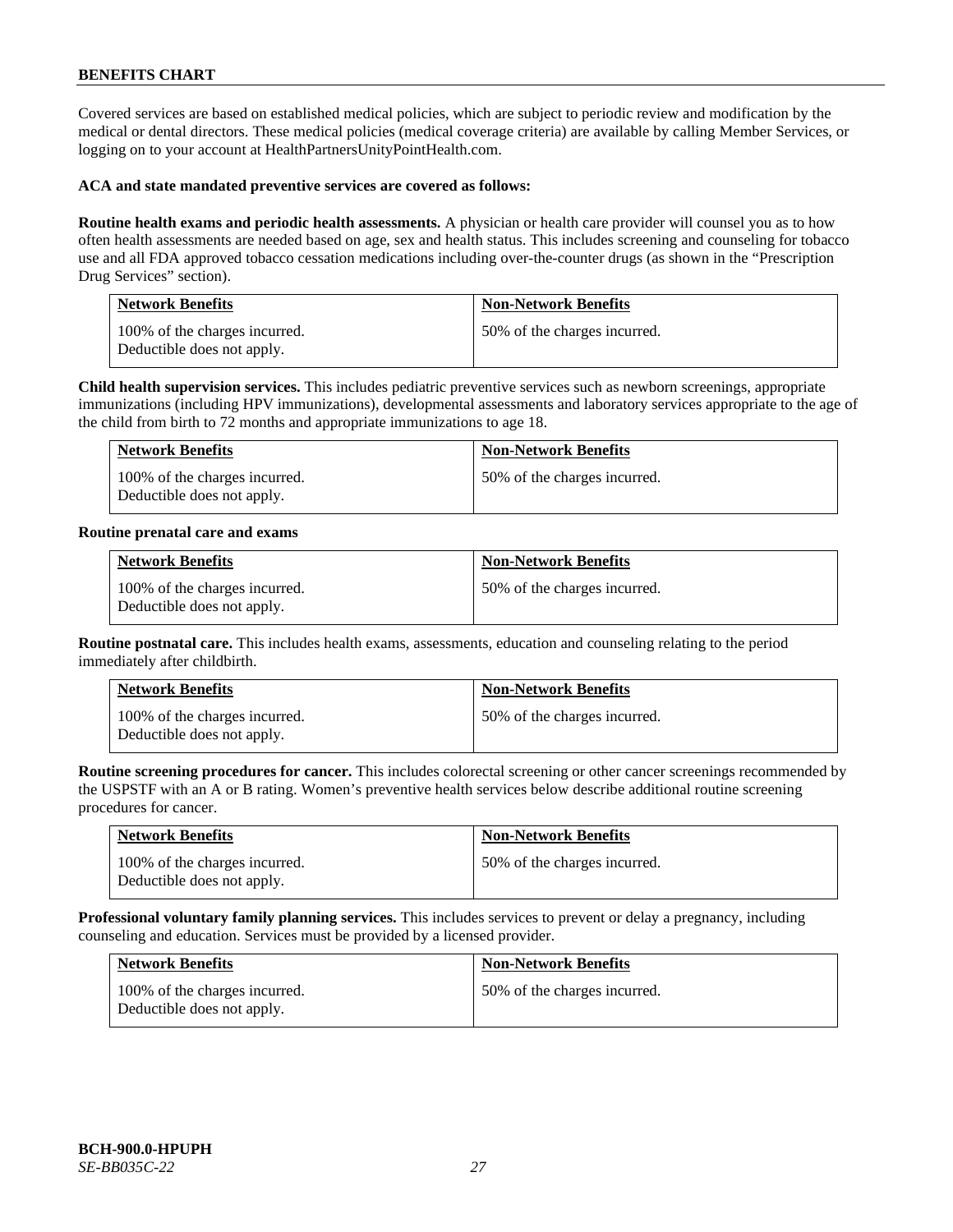### **Adult immunizations**

| <b>Network Benefits</b>                                     | <b>Non-Network Benefits</b>  |
|-------------------------------------------------------------|------------------------------|
| 100% of the charges incurred.<br>Deductible does not apply. | 50% of the charges incurred. |

**Women's preventive health services.** This includes mammograms, screenings for cervical cancer (pap smears), breast pumps, human papillomavirus (HPV) testing, counseling for sexually transmitted infections, counseling and screening for human immunodeficiency virus (HIV), and all FDA approved contraceptive methods as prescribed by a doctor, sterilization procedures, education and counseling (see the "Prescription Drug Services" section for coverage of oral contraceptive drugs). For women whose family history is associated with an increased risk for BRCA1 or BRCA2 gene mutations, we cover genetic counseling and BRCA screening without cost sharing, if appropriate and as determined by a physician.

| <b>Network Benefits</b>                                     | <b>Non-Network Benefits</b>  |
|-------------------------------------------------------------|------------------------------|
| 100% of the charges incurred.<br>Deductible does not apply. | 50% of the charges incurred. |

**Obesity screening and management.** We cover obesity screening and counseling for all ages during a routine preventive care exam. If you are age 18 or older and have a body mass index of 30 or more, we also cover intensive obesity management to help you lose weight. Your primary care doctor can coordinate these services.

| <b>Network Benefits</b>                                     | <b>Non-Network Benefits</b>  |
|-------------------------------------------------------------|------------------------------|
| 100% of the charges incurred.<br>Deductible does not apply. | 50% of the charges incurred. |

# **In addition to any ACA or state mandated preventive services referenced above, we cover the following eligible services:**

#### **Routine eye and hearing exams**

| <b>Network Benefits</b>                                     | <b>Non-Network Benefits</b>  |
|-------------------------------------------------------------|------------------------------|
| 100% of the charges incurred.<br>Deductible does not apply. | 50% of the charges incurred. |

**Ovarian cancer surveillance tests for women who are at risk. "At risk for ovarian cancer" means (1) having a family** history that includes any of the following: one or more first-degree or second-degree relatives with ovarian cancer, clusters of female relatives with breast cancer or nonpolyposis colorectal cancer; or (2) testing positive for BRCA1 or BRCA2 mutations. "Surveillance tests for ovarian cancer" means annual screening using: CA-125 serum tumor marker testing, transvaginal ultrasound, pelvic examination or other proven ovarian cancer screening tests currently being evaluated by the federal Food and Drug Administration or by the National Cancer Institute.

| <b>Network Benefits</b>                               | <b>Non-Network Benefits</b>                           |
|-------------------------------------------------------|-------------------------------------------------------|
| Coverage level is same as corresponding Network       | Coverage level is same as corresponding Non-Network   |
| Benefits, depending on type of service provided, such | Benefits, depending on type of service provided, such |
| as Diagnostic Imaging Services, Laboratory Services   | as Diagnostic Imaging Services, Laboratory Services   |
| Office Visits for Illness or Injury or Preventive     | Office Visits for Illness or Injury or Preventive     |
| Services.                                             | Services.                                             |

### **Limitations:**

• Services are not preventive if received as part of a visit to diagnose, manage or maintain an acute or chronic medical condition, illness or injury. When that occurs, unless otherwise indicated above, standard deductibles, copayments or coinsurance apply.

# **Not Covered:**

See "Services Not Covered" in the Group Certificate.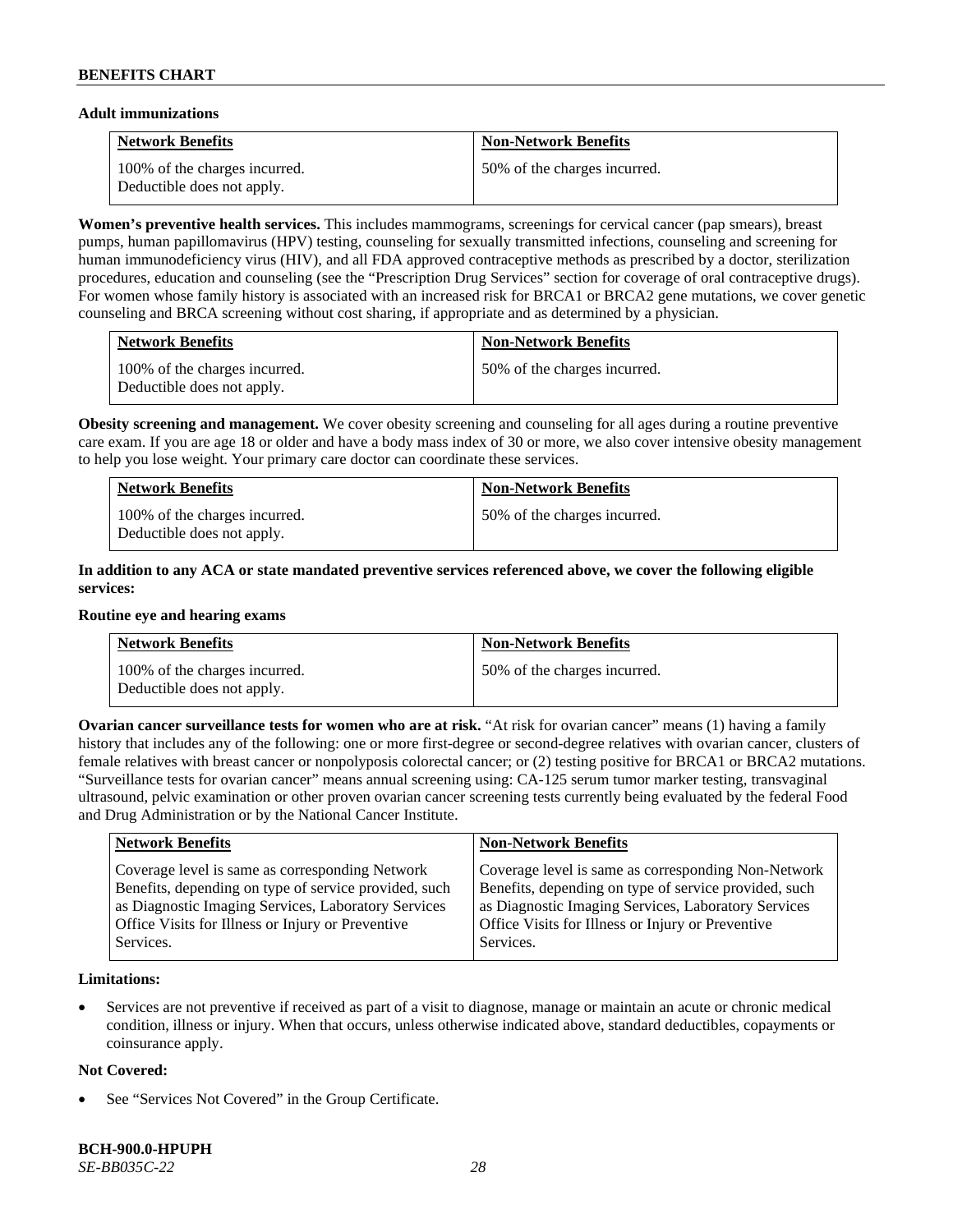# **TELEHEALTH/TELEMEDICINE SERVICES**

# **Definitions:**

**Telehealth, telemedicine, or virtual care.** This is a means of communication between a health care professional and a patient. This includes the use of secure electronic information, imaging, and communication technologies, including:

- interactive audio or audio-video
- interactive audio with store-and-forward technology
- chat-based and email-based systems
- physician-to-physician consultation
- patient education
- data transmission
- data interpretation
- digital diagnostics (algorithm-enabled diagnostic support)
- digital therapeutics (the use of personal health devices and sensors, either alone or in combination with conventional drug therapies, for disease prevention and management)

#### Services can be delivered:

Synchronously: the patient and health care professional are engaging with one another at the same time; or Asynchronously: the patient and health care professional engage with each other at different points in time.

**Telephone visits.** Live, synchronous, interactive encounters over the telephone between a patient and a healthcare provider.

**E-visit or chat-based visits.** Asynchronous online or mobile app encounters to discuss a patient's personal health information, vital signs, and other physiologic data or diagnostic images. The healthcare provider reviews and delivers a consultation, diagnosis, prescription or treatment plan after reviewing the patient's visit information.

**UnityPoint Health Virtual Care:** This is a virtual consult that you may use to receive a diagnosis and treatment for a variety of medical issues through secure video on your computer or phone. You may access the Virtual Care website at [unitypointvirtualcare.org.](https://unitypointvirtualcare.org/landing.htm)

**Virtuwell®.** This is an online service for you to receive a diagnosis and treatment for certain conditions, such as a cold, flu, ear pain and sinus infections. You may access the Virtuwell website at [Virtuwell.com.](https://www.virtuwell.com/)

**Video visits.** Live, synchronous, interactive encounters using secure web-based video between a patient and a healthcare provider.

# **Covered Services:**

The Plan covers the following methods of receiving care for services that would be eligible under the Plan if the service were provided in person.

#### **Scheduled telephone visits**

| <b>Network Benefits</b>                                                                                     | <b>Non-Network Benefits</b>  |
|-------------------------------------------------------------------------------------------------------------|------------------------------|
| 100% of the charges incurred, subject to your<br>copayment of \$20 per visit.<br>Deductible does not apply. | 50% of the charges incurred. |

# **E-visits**

#### **UnityPoint Health Virtual Care – available a[t unitypointvirtualcare.org](http://www.unitypointvirtualcare.org/)**

| <b>Network Benefits</b>                                    | <b>Non-Network Benefits</b> |
|------------------------------------------------------------|-----------------------------|
| 100% of the charges incurred.<br>Deductible does not apply | Not applicable.             |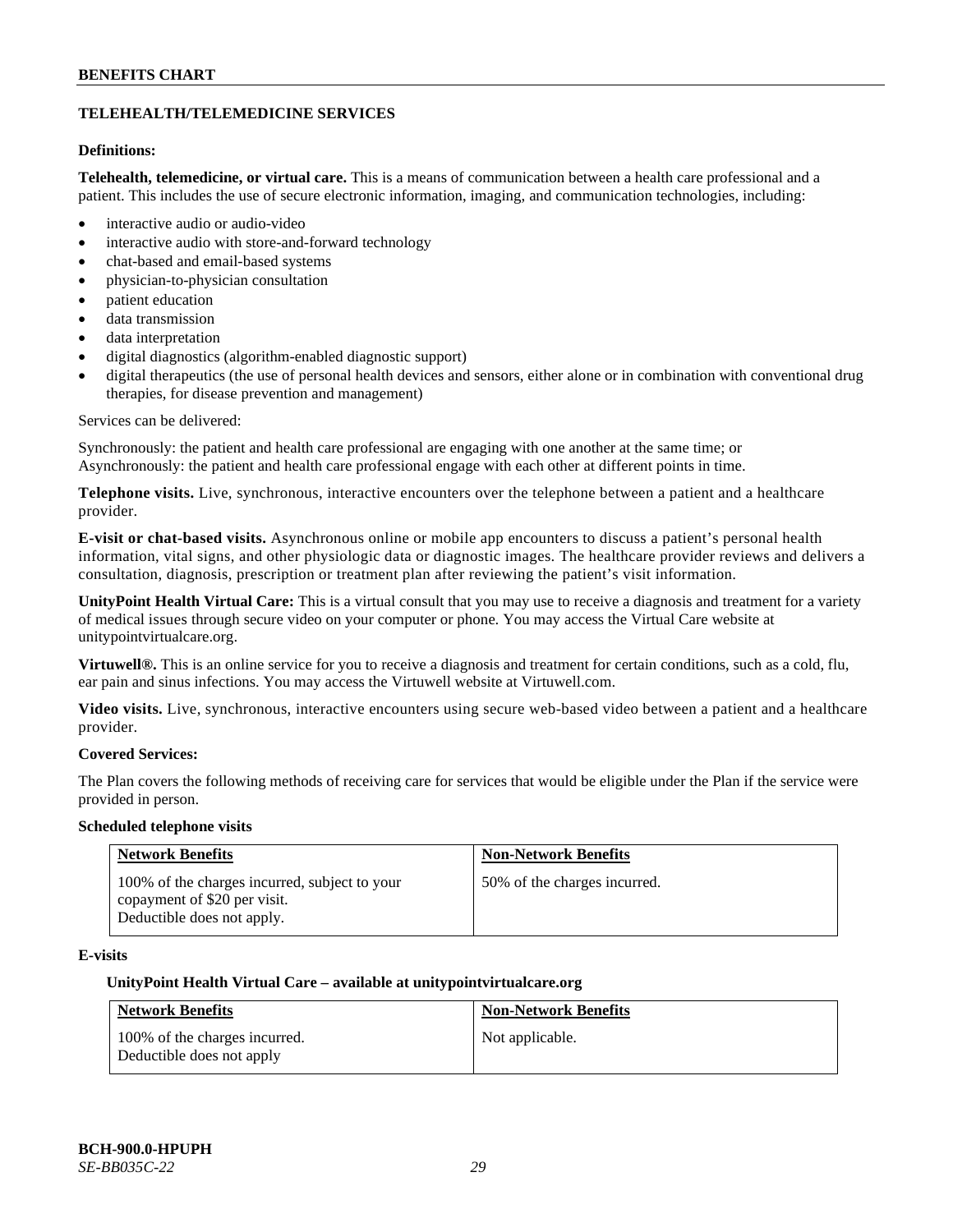### **Access to online care through Virtuwell at [Virtuwell.com](http://www.virtuwell.com/)**

| <b>Network Benefits</b>                                    | <b>Non-Network Benefits</b> |
|------------------------------------------------------------|-----------------------------|
| 100% of the charges incurred.<br>Deductible does not apply | Not applicable.             |

### **All other e-visits**

| <b>Network Benefits</b>                                                                                     | <b>Non-Network Benefits</b>  |
|-------------------------------------------------------------------------------------------------------------|------------------------------|
| 100% of the charges incurred, subject to your<br>copayment of \$20 per visit.<br>Deductible does not apply. | 50% of the charges incurred. |

#### **Video visits**

| <b>Network Benefits</b>                                 | <b>Non-Network Benefits</b>                           |
|---------------------------------------------------------|-------------------------------------------------------|
| Coverage level is same as corresponding network         | Coverage level is same as corresponding Non-Network   |
| benefit, depending on type of service provided, such as | Benefits, depending on type of service provided, such |
| Office Visits for Illness or Injury, Inpatient or       | as Office Visits for Illness or Injury, Inpatient or  |
| <b>Outpatient Hospital Services.</b>                    | <b>Outpatient Hospital Services.</b>                  |

### **Not Covered:**

See "Services Not Covered" in the Group Certificate.

# **TRANSPLANT SERVICES**

### **Applicable definitions:**

**Autologous.** This is when the source of cells is from the individual's own marrow or stem cells.

**Allogeneic.** This is when the source of cells is from a related or unrelated donor's marrow or stem cells.

**Autologous bone marrow transplant.** This is when the bone marrow is harvested from the individual and stored. The patient undergoes treatment which includes tumor ablation with high-dose chemotherapy and/or radiation. The bone marrow is reinfused (transplanted).

**Allogeneic bone marrow transplant.** This is when the bone marrow is harvested from the related or unrelated donor and stored. The patient undergoes treatment which includes tumor ablation with high-dose chemotherapy and/or radiation. The bone marrow is reinfused (transplanted).

**Autologous/allogeneic stem cell support.** This is a treatment process that includes stem cell harvest from either bone marrow or peripheral blood, tumor ablation with high-dose chemotherapy and/or radiation, stem cell reinfusion, and related care. Autologous/allogeneic bone marrow transplantation and high dose chemotherapy with peripheral stem cell rescue/support are considered to be autologous/allogeneic stem cell support.

**Designated transplant center.** This is any health care provider, group or association of health care providers designated by us to provide services, supplies or drugs for specified transplants for our insureds.

**Transplant services.** This is transplantation (including retransplants) of the human organs or tissue listed below, including all related post-surgical treatment, follow-up care and drugs and multiple transplants for a related cause. Transplant services do not include other organ or tissue transplants or surgical implantation of mechanical devices functioning as a human organ, except surgical implantation of an FDA approved ventricular assist device (VAD) or total artificial heart, functioning as a temporary bridge to heart transplantation.

Prior authorization is required prior to consultation to support coordination of care and benefits.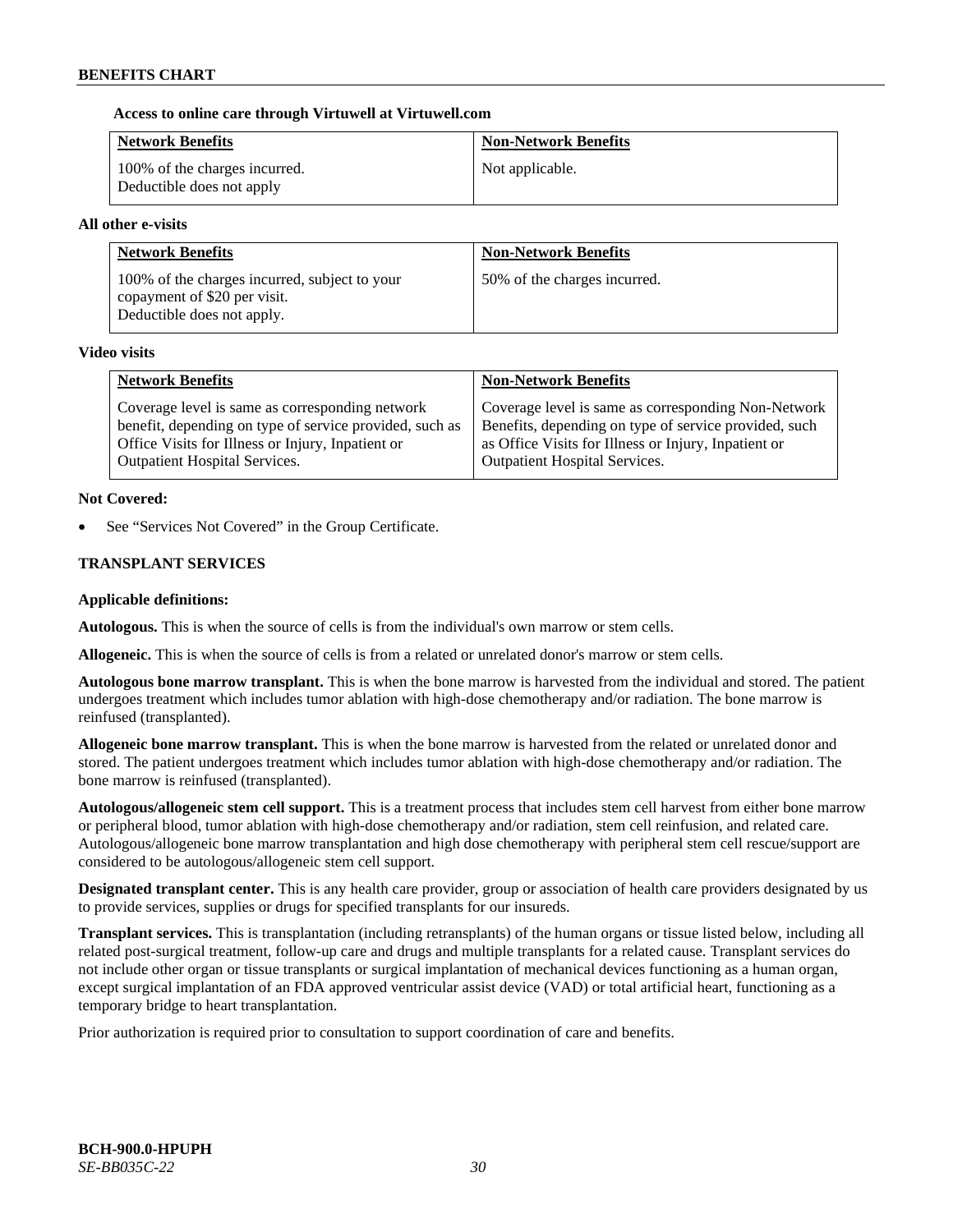# **Covered Services:**

We cover eligible transplant services (as defined above) while you are covered under this Benefits Chart. Transplants that will be considered for coverage are limited to the following:

- Kidney transplants for end-stage disease.
- Cornea transplants for end-stage disease.
- Heart transplants for end-stage disease.
- Lung transplants or heart/lung transplants for: (1) primary pulmonary hypertension; (2) Eisenmenger's syndrome; (3) endstage pulmonary fibrosis; (4) alpha 1 antitrypsin disease; (5) cystic fibrosis; and (6) emphysema.
- Liver transplants for: (1) biliary atresia in children; (2) primary biliary cirrhosis; (3) post-acute viral infection (including hepatitis A, hepatitis B antigen e negative and hepatitis C) causing acute atrophy or post-necrotic cirrhosis; (4) primary sclerosing cholangitis; (5) alcoholic cirrhosis; and (6) hepatocellular carcinoma.
- Allogeneic bone marrow transplants or peripheral stem cell support associated with high dose chemotherapy for: (1) acute myelogenous leukemia; (2) acute lymphocytic leukemia; (3) chronic myelogenous leukemia; (4) severe combined immunodeficiency disease; (5) Wiskott-Aldrich syndrome; (6) aplastic anemia; (7) sickle cell anemia; (8) non-relapsed or relapsed non-Hodgkin's lymphoma; (9) multiple myeloma; and (10) testicular cancer.
- Autologous bone marrow transplants or peripheral stem cell support associated with high-dose chemotherapy for: (1) acute leukemias; (2) non-Hodgkin's lymphoma; (3) Hodgkin's disease; (4) Burkitt's lymphoma; (5) neuroblastoma; (6) multiple myeloma; (7) chronic myelogenous leukemia; and (8) non-relapsed non-Hodgkin's lymphoma.
- Pancreas transplants for simultaneous pancreas-kidney transplants for diabetes, pancreas after kidney, living related segmental simultaneous pancreas kidney transplantation and pancreas transplant alone.

To receive Network Benefits, charges for transplant services must be incurred at a designated transplant center.

The transplant-related treatment provided, including expenses incurred for directly related donor services, shall be subject to and in accordance with the provisions, limitations, maximums and other terms of this Benefits Chart.

Medical and hospital expenses of the donor are covered only when the recipient is an insured and the transplant and directly related donor expenses have been prior authorized for coverage. Treatment of medical complications that may occur to the donor are not covered. Donors are not considered insureds, and are therefore not eligible for the rights afforded to insureds under the Group Certificate.

The list of eligible transplant services and coverage determinations are based on established medical policies, which are subject to periodic review and modifications by the medical director

| <b>Network Benefits</b> |                                                  | <b>Non-Network Benefits</b>                          |
|-------------------------|--------------------------------------------------|------------------------------------------------------|
|                         | See Network Inpatient Hospital Services benefit. | See Non-Network Inpatient Hospital Services benefit. |